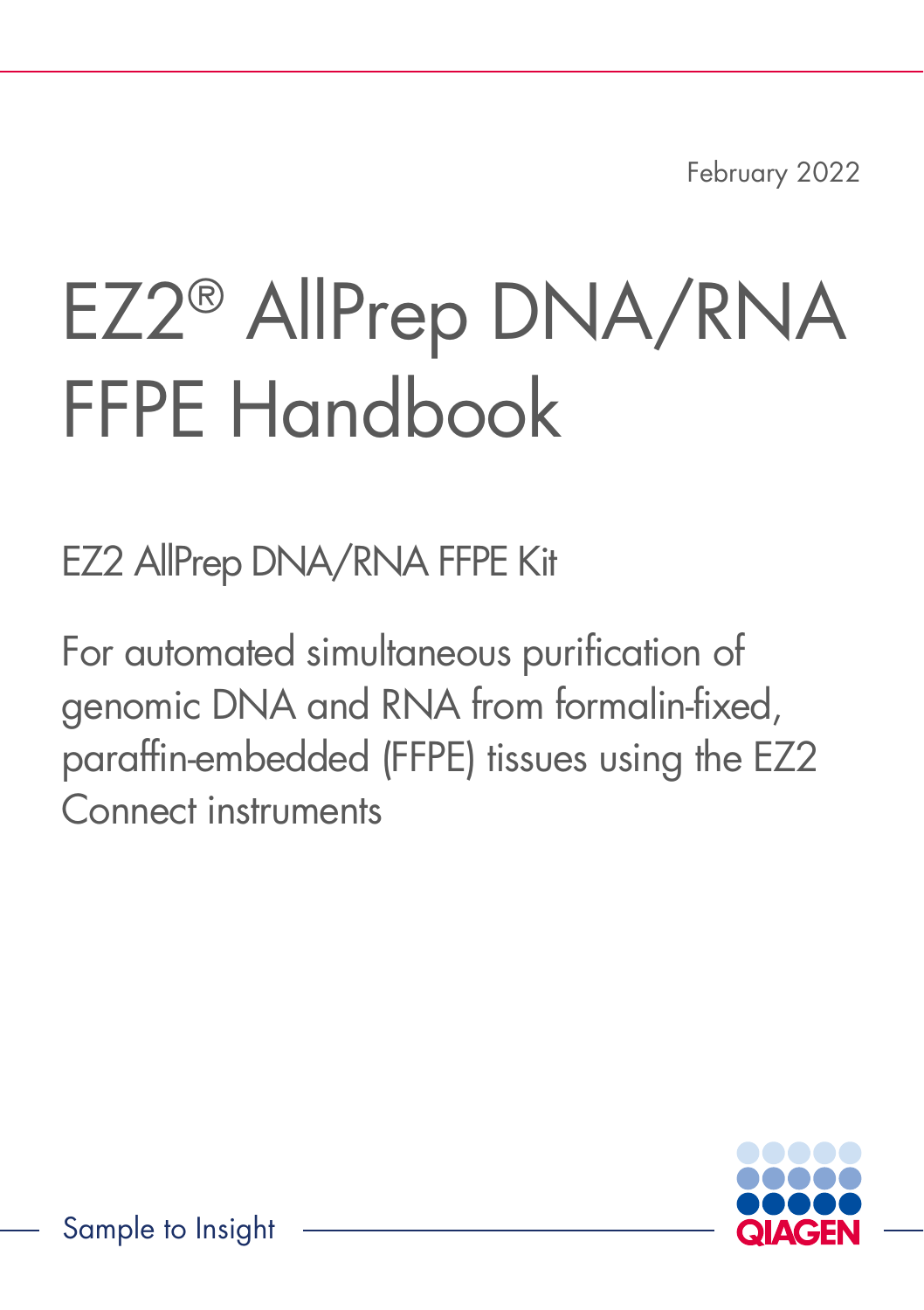## Contents

| Copurification of nucleic acids and DNA/RNA quality and yield 15          |  |
|---------------------------------------------------------------------------|--|
|                                                                           |  |
|                                                                           |  |
| Workflow of the EZ2 Connect AllPrep DNA/RNA FFPE operation 22             |  |
|                                                                           |  |
|                                                                           |  |
|                                                                           |  |
|                                                                           |  |
| Appendix B: Storage, Quantification and Determination of Quality of RNA32 |  |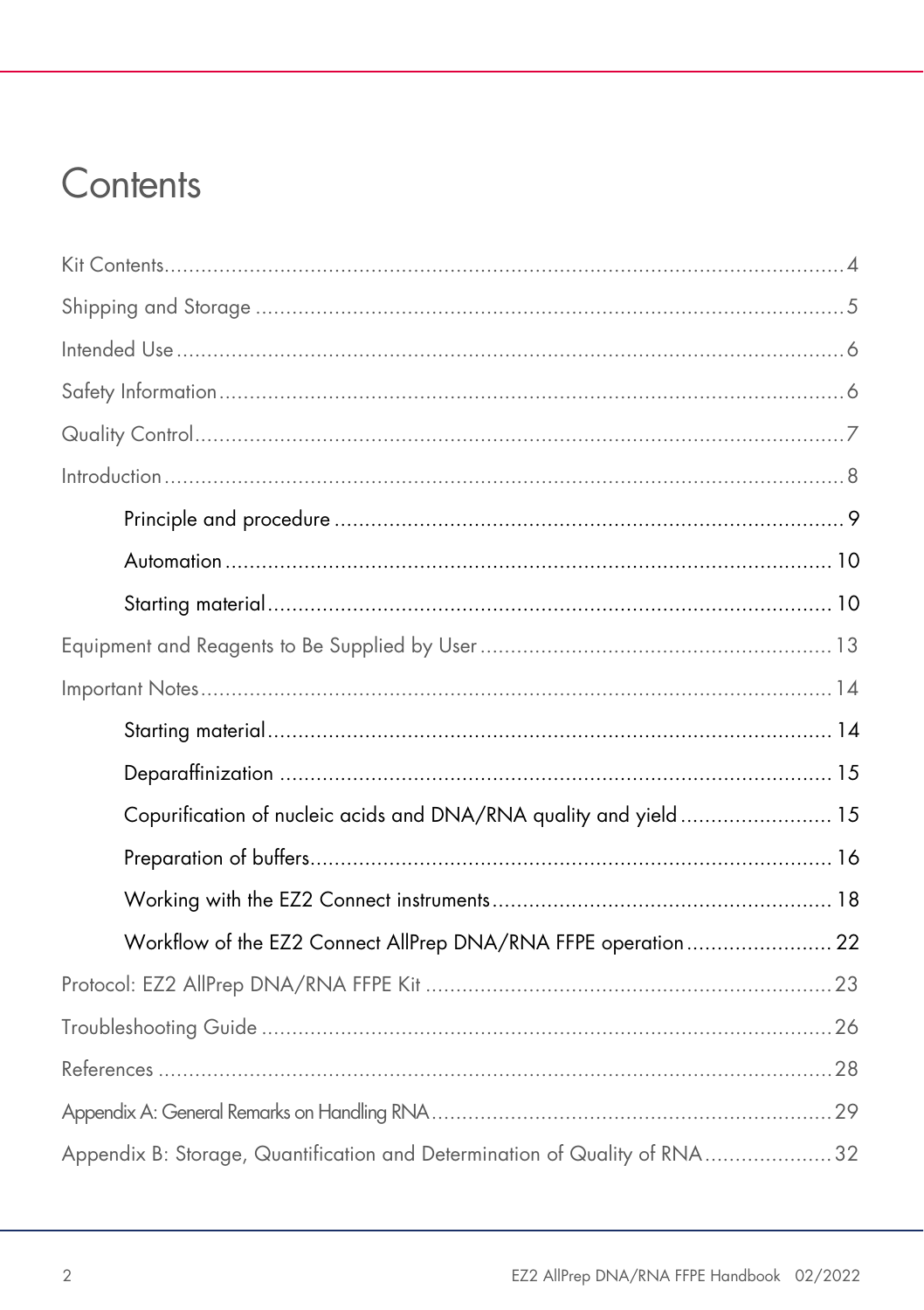| Appendix C: Storage, Quantification, and Determination of Quality of Genomic DNA 36 |  |
|-------------------------------------------------------------------------------------|--|
|                                                                                     |  |
|                                                                                     |  |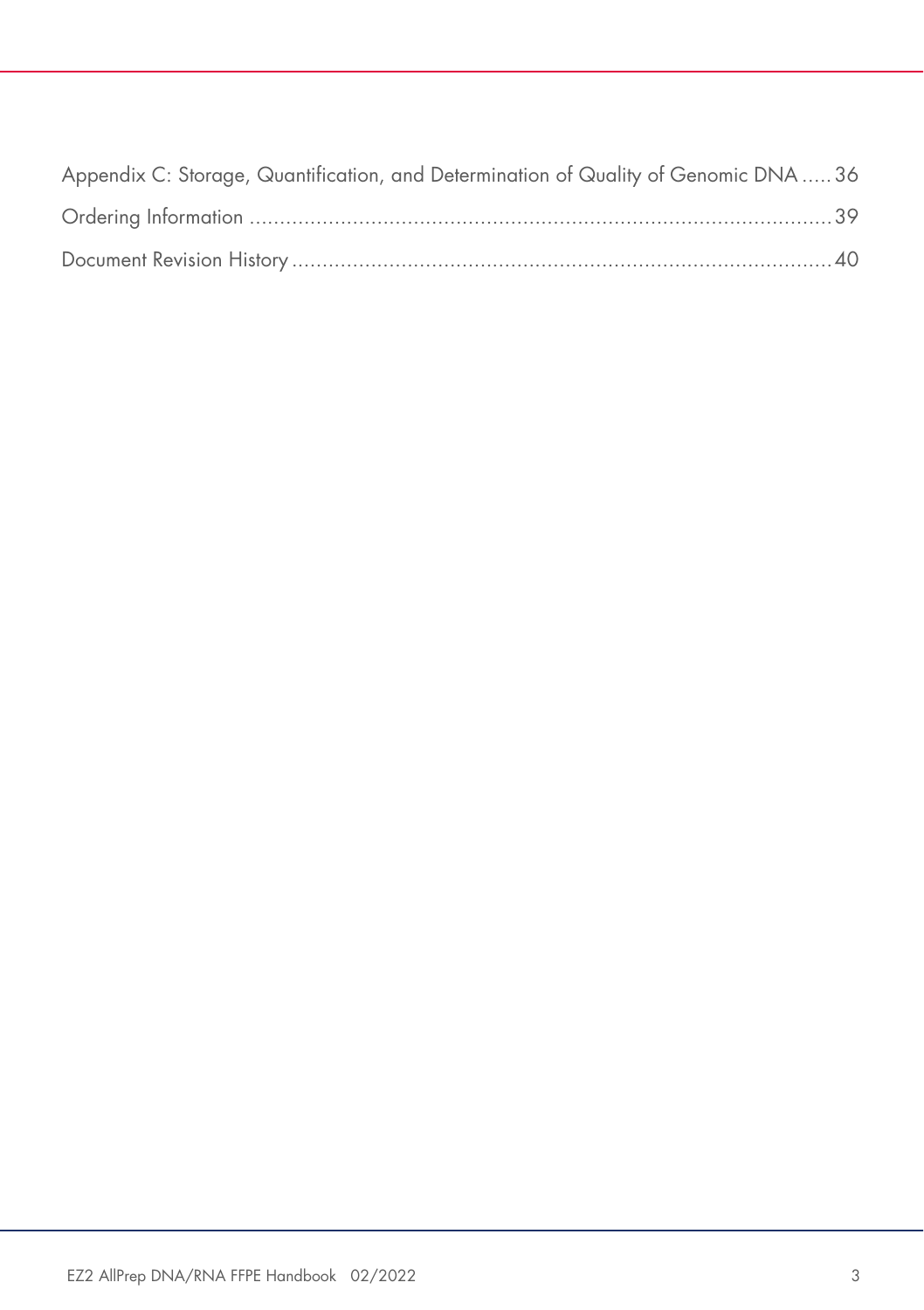### <span id="page-3-0"></span>Kit Contents

| <b>Kit Name</b><br>Catalog no.<br>No. of reactions | EZ2 AllPrep DNA/RNA FFPE Kit (48)<br>954734<br>48 |
|----------------------------------------------------|---------------------------------------------------|
| <b>Buffer ATL</b>                                  | $14$ m                                            |
| <b>Buffer PKD</b>                                  | $15$ m                                            |
| <b>DNase Booster Buffer</b>                        | 2 <sub>m</sub>                                    |
| <b>Paraffin Removal Solution</b>                   | $2 \times 20$ ml                                  |
| Proteinase K                                       | $2 \times 1.25$ ml                                |
| RNase-Free DNase I (lyophylized)                   | 1500 units*                                       |
| RNase-Free Water (for use with RNase-free DNase I) | $1.9$ ml                                          |
| EZ2 AllPrep DNA/RNA FFPE Cartridges <sup>t‡</sup>  | 48                                                |
| Disposable Tip Holders                             | $2 \times 50$                                     |
| Disposable Filter-Tips                             | $2 \times 50$                                     |
| Elution Tubes (1.5 ml)                             | $2 \times 50$                                     |
| Sample Tubes (2.0 ml)                              | 50                                                |
| Q-Card <sup>§</sup>                                | 1                                                 |
| Quick-Start Protocol                               | 1                                                 |

Kunitz units, defined as the amount of DNase I that causes an increase in A260 of 0.001 per minute per milliliter at 25ºC, pH 5.0, with highly polymerized DNA as the substrate [\(1\).](#page-27-1)

† Contains chaotropic salt. Not compatible with disinfecting agents containing bleach; see page [6](#page-5-1) for [Safety](#page-5-1)  [Information.](#page-5-1)

‡ Contains sodium azide as a preservative.

§ The information encoded in the bar code on the Q-Card is needed for reagent data tracking using the EZ2 Connect instrument.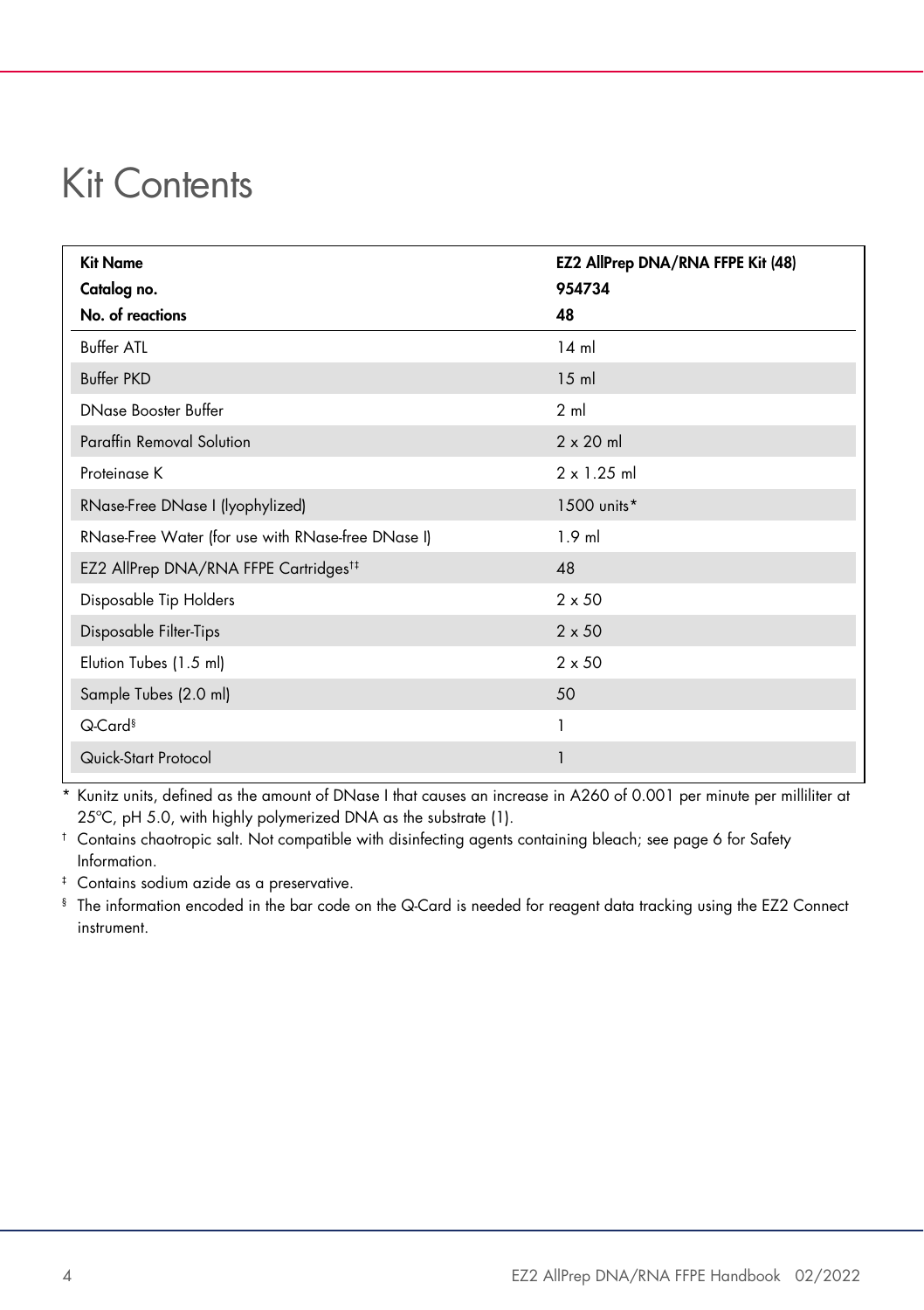# <span id="page-4-0"></span>Shipping and Storage

The EZ2 AllPrep DNA/RNA FFPE Kit is shipped at room temperature (15–25°C). Upon receipt, store the DNase I at 2–8°C. Store all other kit components dry at room temperature.

When stored properly, (buffers and) reagent cartridges are stable until the expiration date on the Q-Card and the kit label.

The EZ2 AllPrep DNA/RNA FFPE Kit contains a ready-to-use Proteinase K solution, which is supplied in a specially formulated storage buffer. Proteinase K is stable for at least 1 year after delivery when stored at room temperature or if ambient temperatures often exceed 25°C, we suggest storing Proteinase K at 2–8°C.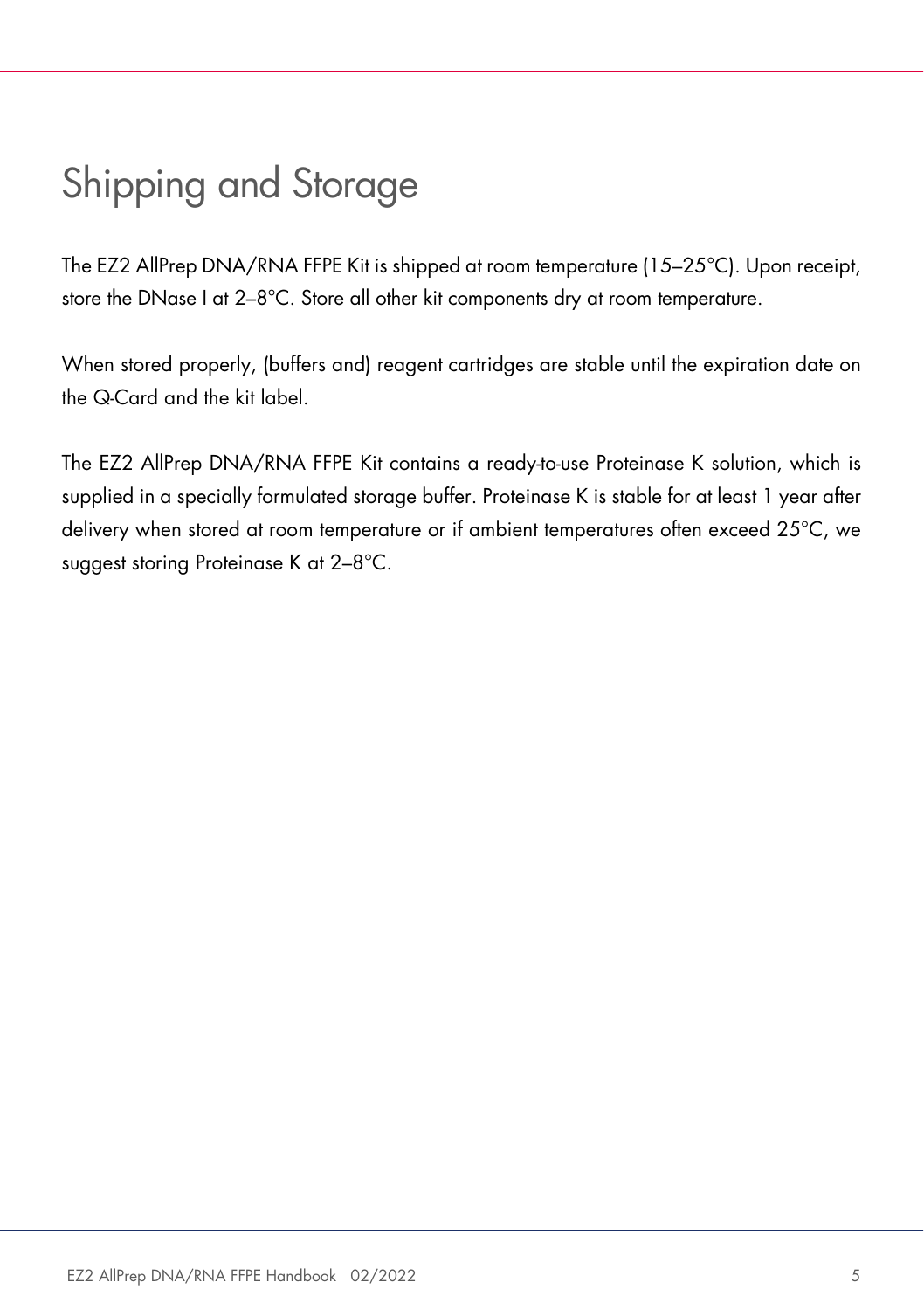## <span id="page-5-0"></span>Intended Use

The EZ2 AllPrep DNA/RNA FFPE Kit is intended for molecular biology applications. This product is not intended for the diagnosis, prevention, or treatment of a disease.

All due care and attention should be exercised in the handling of the product. We recommend all users of QIAGEN® products to adhere to the NIH guidelines that have been developed for recombinant DNA experiments, or to other applicable guidelines.

The EZ2 AllPrep DNA/RNA FFPE Kit is intended to be used on EZ2 Connect instruments, including EZ2 Connect, EZ2 Connect Fx, and EZ2 Connect MDx.

# <span id="page-5-1"></span>Safety Information

When working with chemicals, always wear a suitable lab coat, disposable gloves, and protective goggles. For more information, please consult the appropriate safety data sheets (SDSs). These are available online in convenient and compact PDF format at www.qiagen.com/safety, where you can find, view, and print the SDS for each QIAGEN kit and kit component.



CAUTION DO NOT add bleach or acidic solutions directly to the sample preparation waste.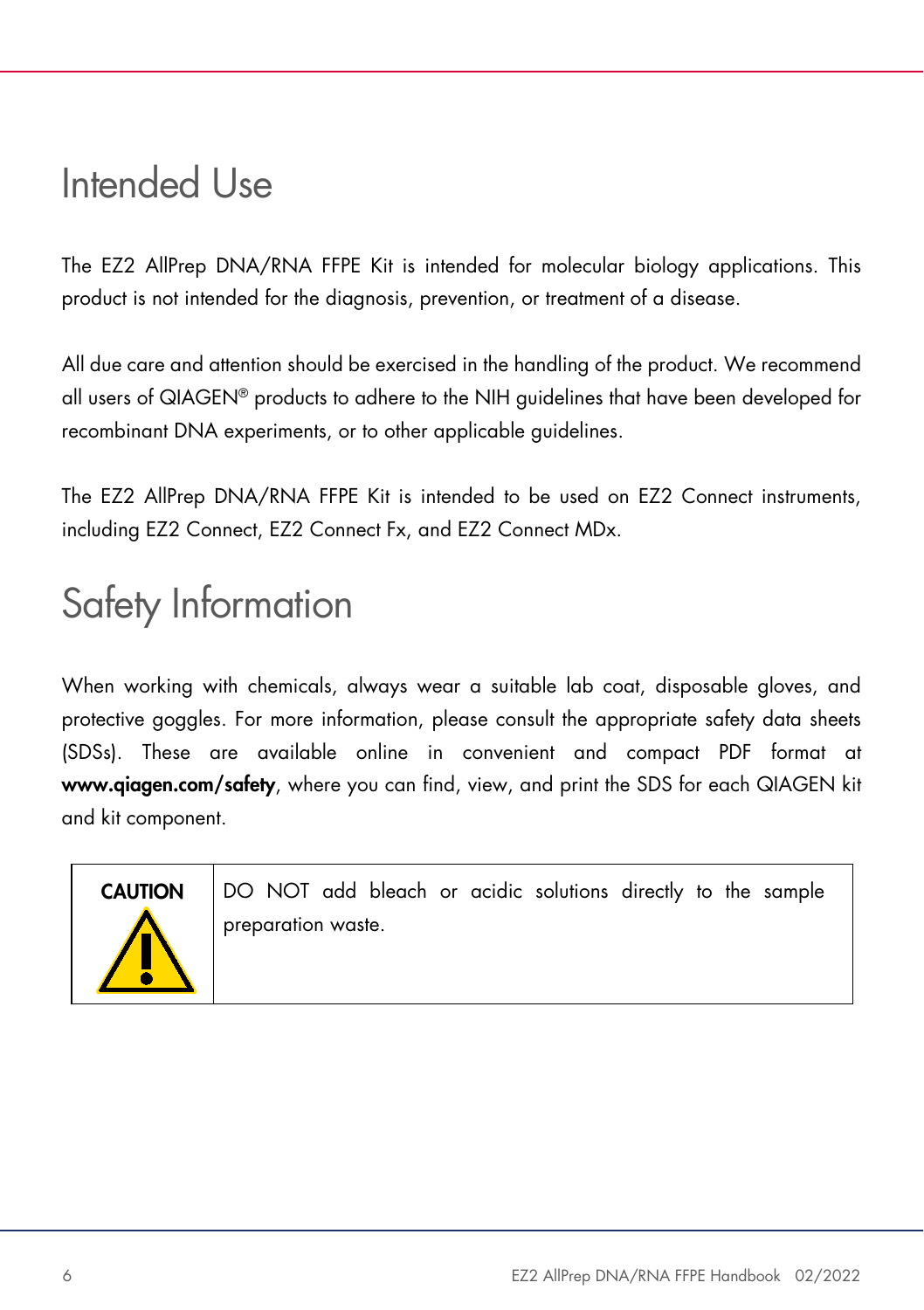Buffers in the EZ2 AllPrep DNA/RNA FFPE cartridge contain chaotropic salts, which can form highly reactive compounds when combined with bleach. If liquid containing these buffers is spilt, clean with a suitable laboratory detergent and water. If the spilt liquid contains potentially infectious agents, clean the affected area first with laboratory detergent and water, and then with 1% (v/v) sodium hypochlorite.

If liquid containing potentially infectious agents is spilt on the EZ2 Connect, please refer to the instrument user manual for decontamination instructions.

# <span id="page-6-0"></span>Quality Control

In accordance with QIAGEN's ISO-certified Quality Management System, the components of the EZ2 AllPrep DNA/RNA FFPE Kit are tested against predetermined specifications to ensure consistent product quality.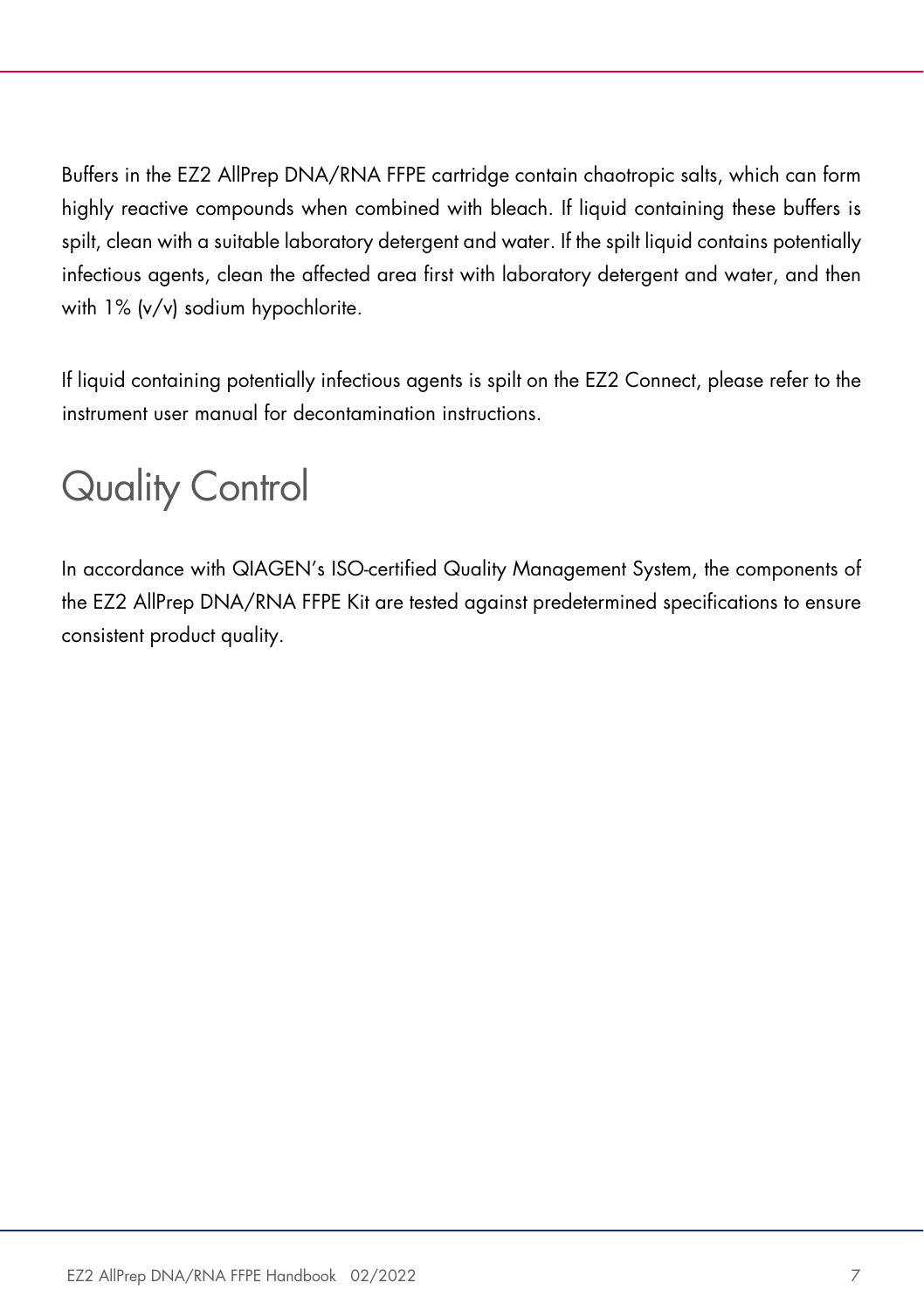### <span id="page-7-0"></span>Introduction

The EZ2 AllPrep DNA/RNA FFPE Kit is specially designed for automated simultaneous purification of genomic DNA and total RNA from formalin-fixed, paraffin-embedded (FFPE) tissue sections. DNA and RNA are released sequentially by differential solubilization of the same precious FFPE sample. After solubilization, both nucleic acids are treated separately to remove formaldehyde cross-links and then purified. In contrast to other procedures where either the biological sample or the purified total nucleic acids is divided into two before being processed separately, with the AllPrep FFPE procedure, pure DNA and RNA are obtained from the entire sample.

Due to fixation and embedding conditions, nucleic acids in FFPE samples are usually heavily fragmented and chemically modified by formaldehyde. Therefore, nucleic acids isolated from FFPE samples are often of a lower molecular weight than those obtained from fresh or frozen samples. The degree of fragmentation depends on the type and age of the sample, and on the conditions for fixation, embedding, and storage of the sample. Although formaldehyde modification cannot be detected in standard quality control assays, such as gel electrophoresis or lab-on-a-chip analysis, it does strongly interfere with enzymatic analyses.

While the EZ2 AllPrep DNA/RNA FFPE Kit is optimized to reverse as much formaldehyde modification as possible without further DNA and RNA degradation, nucleic acids purified from FFPE samples should not be used in downstream applications that require high-molecular– weight DNA or full-length RNA. Some applications may require modifications to allow the use of fragmented nucleic acids (e.g., designing small amplicons for PCR and RT-PCR). For cDNA synthesis, gene-specific primers should be used instead of oligo-dT primers. If it is not possible to use gene-specific primers, random primers should be used.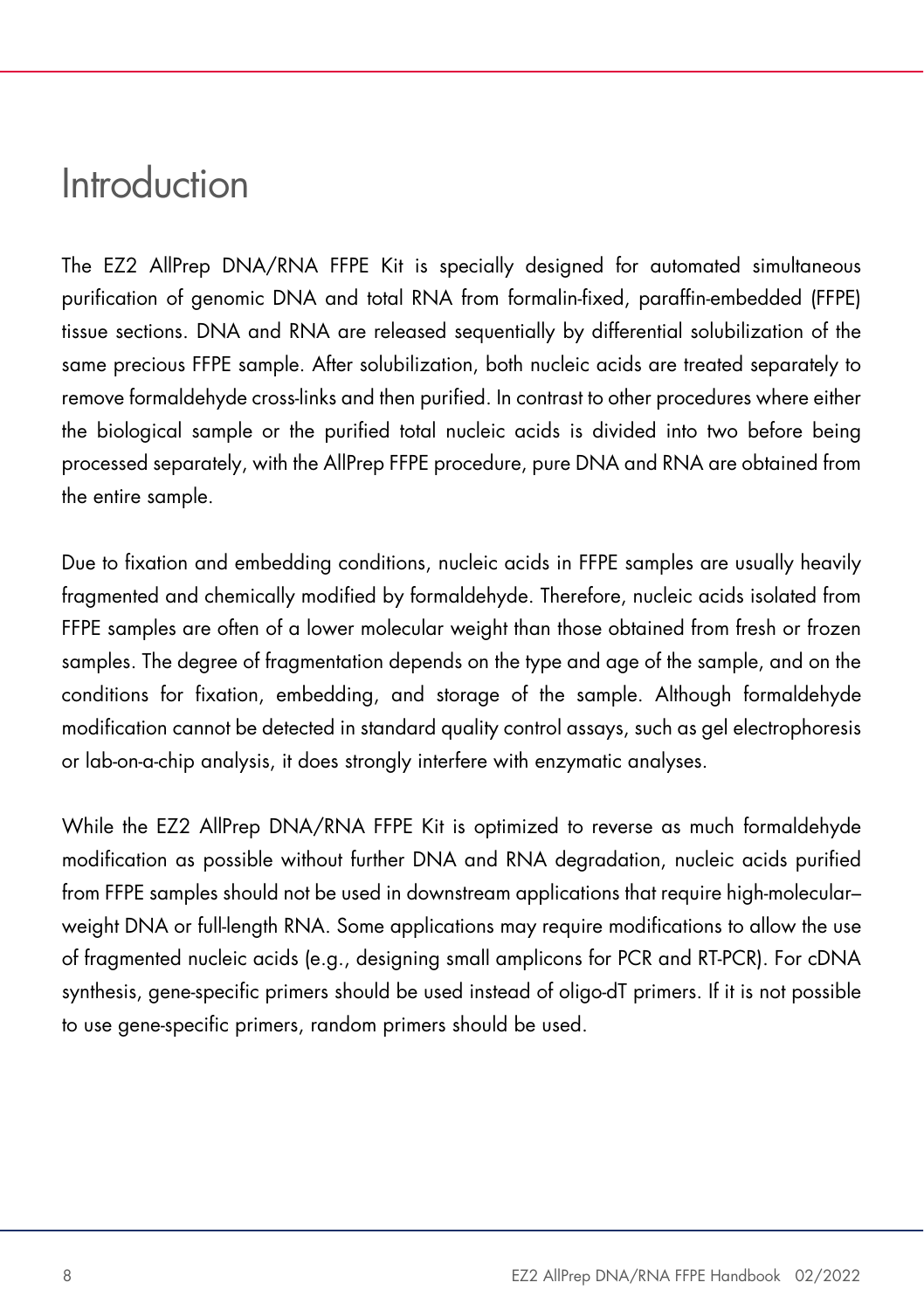### <span id="page-8-0"></span>Principle and procedure

This protocol describes usage of the EZ2 AllPrep DNA/RNA FFPE Kit on the EZ2 Connect instrument. For more information or updates, please visit www.qiagen.com/EZ2Connectupdates.

The EZ2 AllPrep DNA/RNA FFPE procedure integrates well-established magnetic bead-based nucleic acid purification technologies for selective isolation of DNA and RNA from a single FFPE sample into separate eluates. Specially optimized lysis conditions allow the differential release of DNA and RNA from the same FFPE sample and avoid the need for overnight proteinase K incubation.

Paraffin from FFPE tissue sections is first removed using a non-hazardous paraffine removal solution. The sections are then incubated in an optimized lysis buffer that contains proteinase K. Under these conditions, RNA is released into solution, whereas genomic DNA and other insoluble material are precipitated. The sample is then centrifuged to yield an RNAcontaining supernatant and a DNA-containing pellet, which then undergo separate purification procedures.

The RNA-containing supernatant is incubated at 80°C to reverse formalin crosslinking. This incubation step helps to improve RNA yield and quality, as well as RNA performance in downstream enzymatic assays. The RNA is treated with DNase to digest contaminating genomic DNA and is then bound to magnetic particles on the EZ2 Connect. Contaminants that may interfere with subsequent enzymatic reactions are removed in different washing steps.

The further proteinase K lysis and crosslink removal of the DNA-containing pellet are conducted on the EZ2 Connect instrument, followed by binding to magnetic particles and optimized washing steps.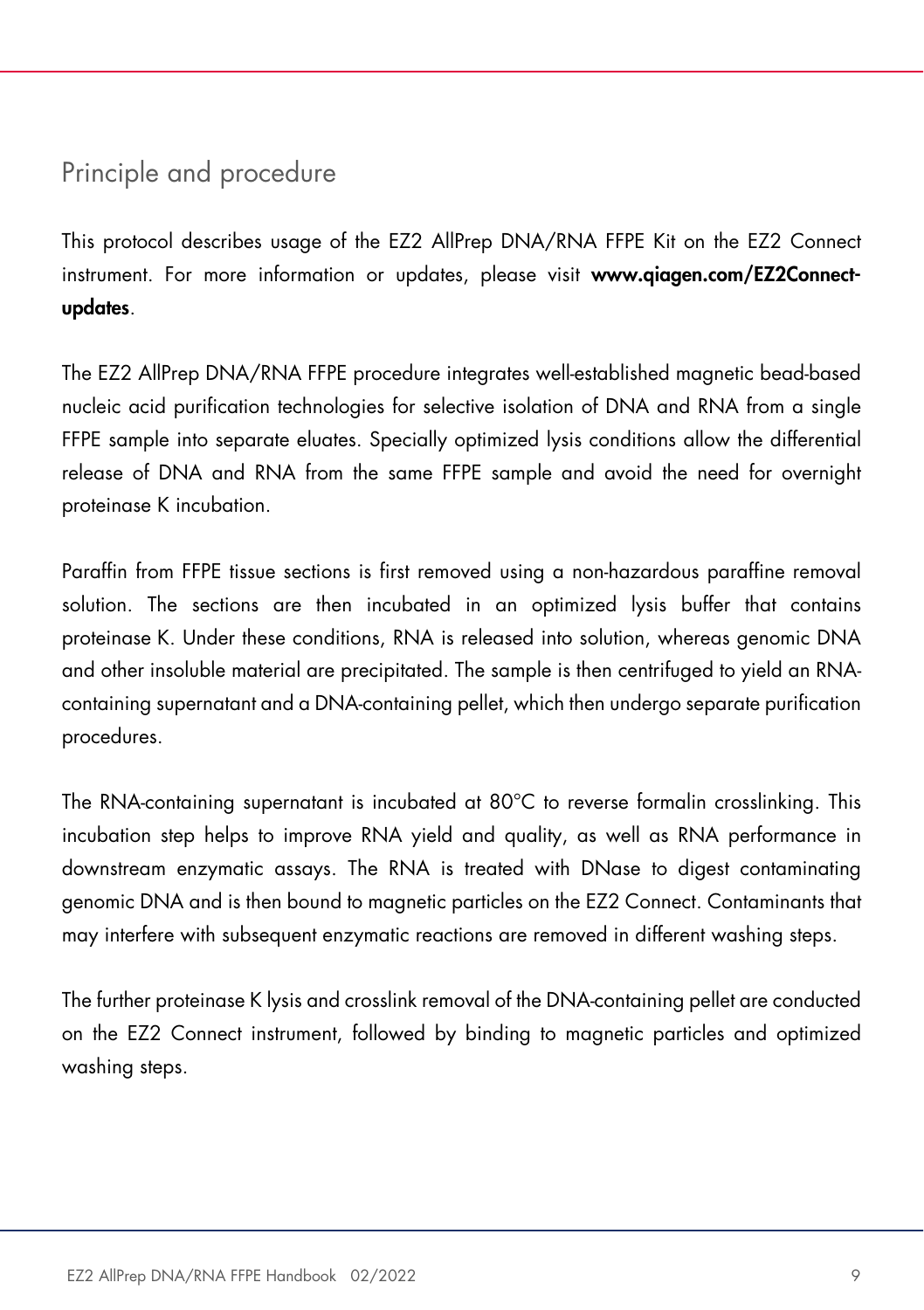Both RNA and DNA are eluted in separate elution tubes in 55–65 µl (RNA) and 100–110 µl (DNA) of RNase-free water and are ready to use for downstream applications such as RT-PCR, digital PCR, and NGS workflows. Alternatively, they can be stored at –30 to –15°C.

### <span id="page-9-0"></span>Automation

This protocol describes the workflow when using the EZ2 Connect instrument. Separation of RNA supernatant and DNA pellet as well as crosslink removal and DNase I digestion of the RNA are carried out manually. RNA binding, washing, elution and DNA proteinase K lysis, de-crosslinking, binding, washing, and elution steps are conducted by the EZ2 Connect instrument. For more information about the EZ2 Connect instrument, please visit www.qiagen.com/EZ2Connect-updates.

### <span id="page-9-1"></span>Starting material

Typical formalin-fixation and paraffin-embedding procedures result in significant fragmentation of nucleic acids. To limit the extent of nucleic acid fragmentation, please use following guidelines:

- Fix tissue samples in 4%–10% formalin as quickly as possible after specimen collection.
- Keep formalin fixation time to minimum (longer fixation times lead to more severe DNA/RNA fragmentation, resulting in poor performance in downstream assays).
- Thoroughly dehydrate samples after fixation. This will also remove residual formalin that can inhibit Proteinase K digestion.

Sample material for DNA/RNA extraction from FFPE tissue is prepared as 5 to 10 µm sections cut from a FFPE block using a microtome.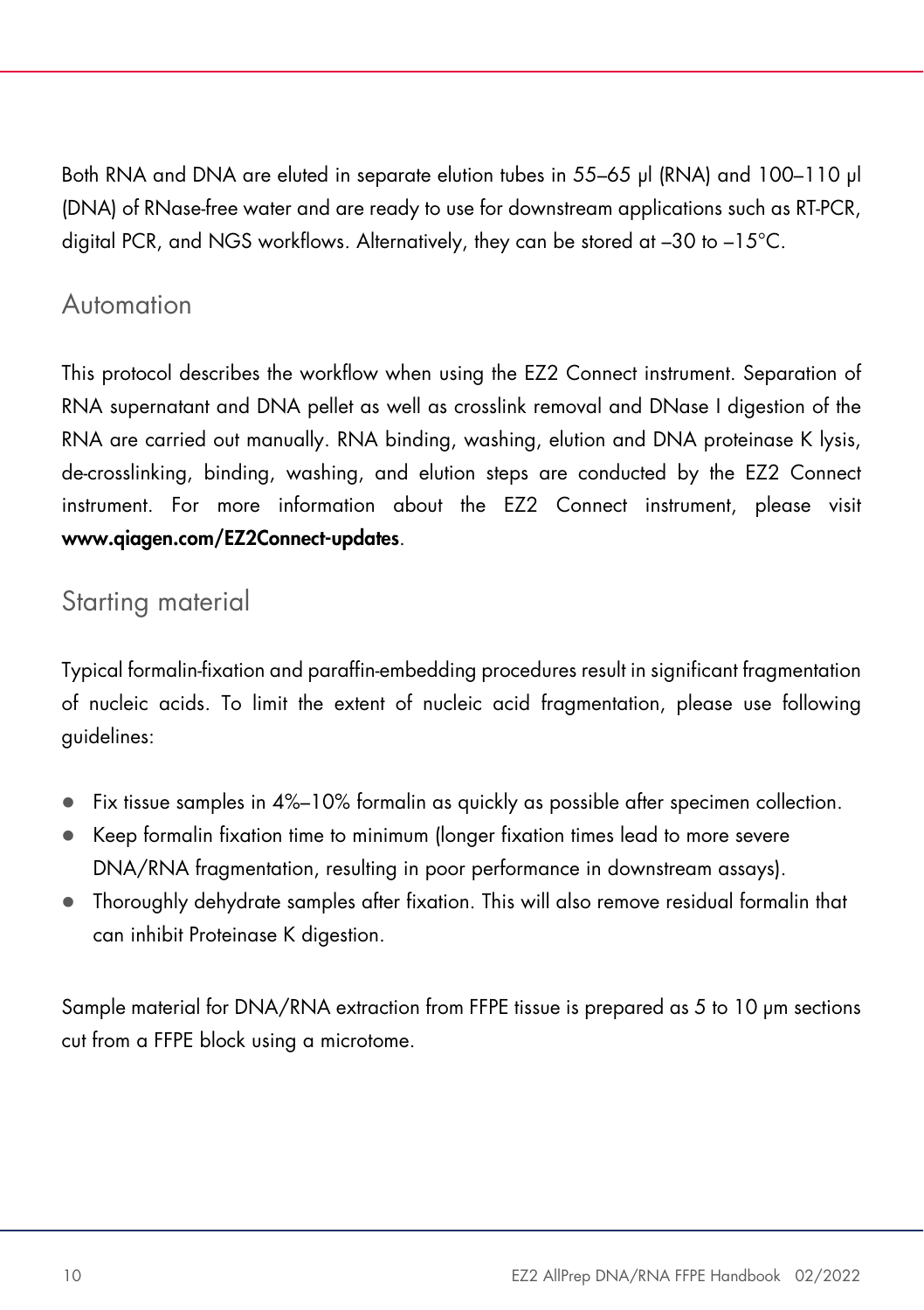The amount of starting material specified for use with the EZ2 AllPrep DNA/RNA FFPE Kit refers to the actual tissue material of the FFPE sample, excluding the area of paraffin. The starting material is calculated from the surface area of the tissue, the number of sections, and the thickness of sections. With the EZ2 AllPrep DNA/RNA FFPE Kit, FFPE tissue sections of 5-10 µm thickness can be processed, totaling up to 2 mm<sup>3</sup> of tissue. In cases where calculating the exact amount is impossible, use no more than 2 sections of 5–10 µm thickness.

Sample volume and calculation



| Surface area         | No. of sections               | <b>Total volume</b> |  |
|----------------------|-------------------------------|---------------------|--|
| $50 \text{ mm}^2$    | section of 10 um thickness    | $0.5 \text{ mm}^3$  |  |
|                      | 2 sections of 10 um thickness | $1 \text{ mm}^3$    |  |
|                      | 4 sections of 10 um thickness | $2 \text{ mm}^3$    |  |
| $100 \text{ mm}^2$   | 1 section of 10 µm thickness  | $1 \text{ mm}^3$    |  |
|                      | 2 sections of 10 um thickness | $2 \text{ mm}^3$    |  |
| $200 \, \text{mm}^2$ | section of 10 um thickness    | $2 \text{ mm}^3$    |  |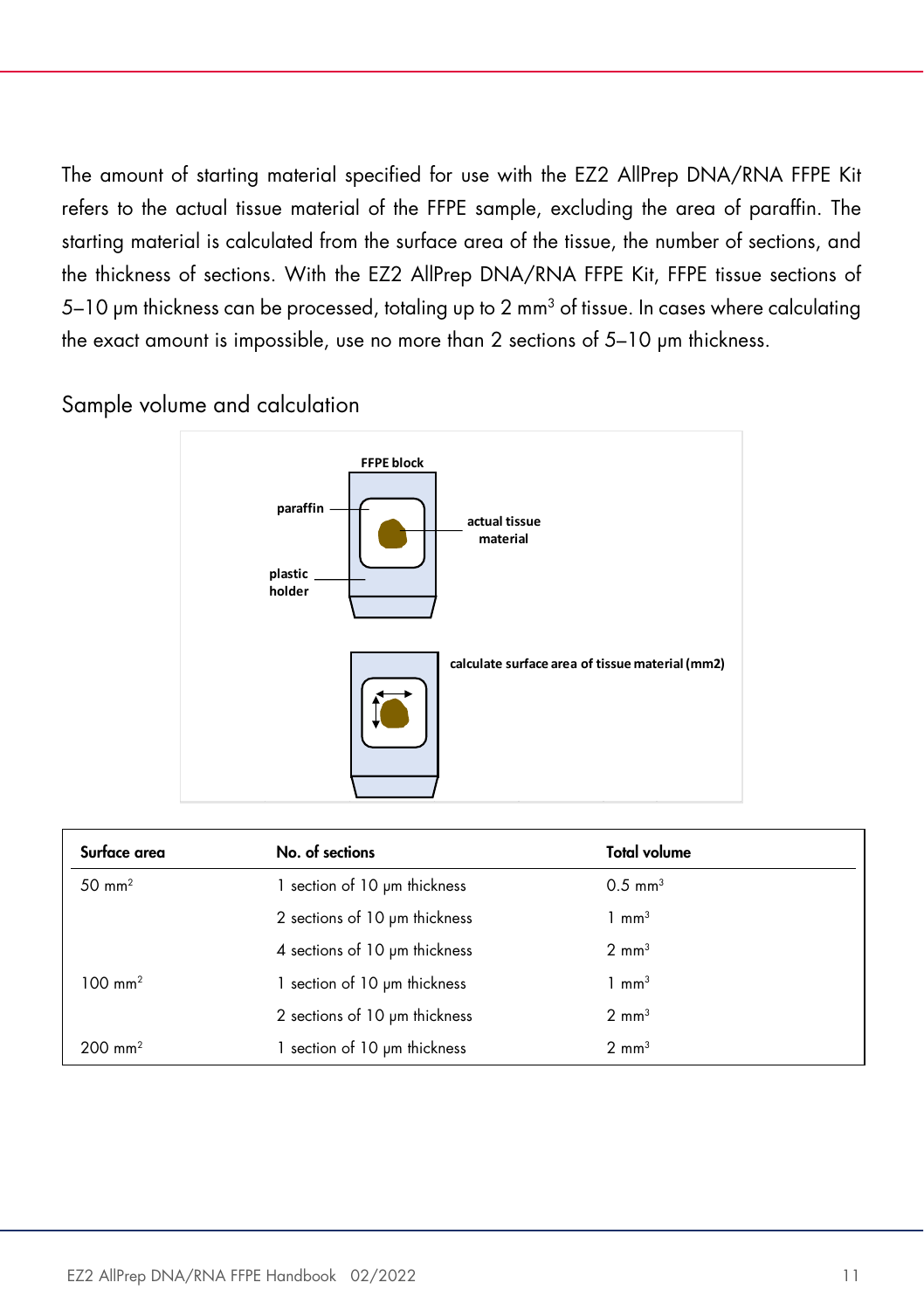#### EZ2 AllPrep DNA/RNA FFPE Procedure

FFPE tissue sections



Figure 1. EZ2 AllPrep DNA/RNA FFPE workflow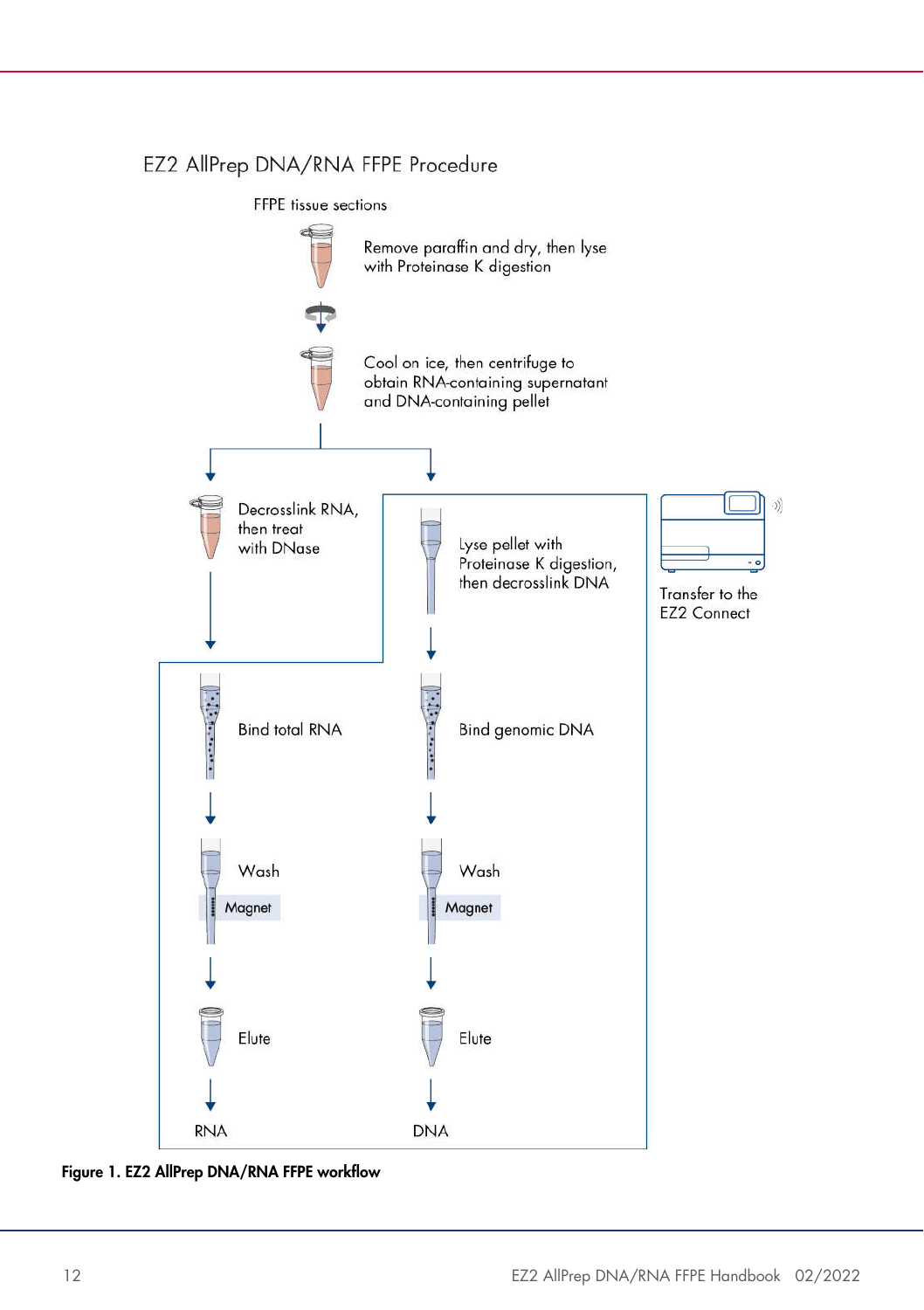# <span id="page-12-0"></span>Equipment and Reagents to Be Supplied by User

When working with chemicals, always wear a suitable lab coat, disposable gloves, and protective goggles. For more information, consult the appropriate safety data sheets (SDSs), available from the product supplier.

- EZ2 Connect instrument (for more information about the EZ2 Connect instrument, please visit www.qiagen.com/EZ2Connect-updates)
- Shaker for microcentrifuge tubes capable of incubation at 80°C, for example, the ThermoMixer® Comfort (cat. no. 5355 000.011) with appropriate block from Eppendorf® (www.eppendorf.com)
- Microcentrifuge with rotor for 2 ml tubes (up to  $21,000 \times q$ )
- Pipettors (2-1000 µl)
- Microcentrifuge Tubes (e.g., Safe-Lock Tubes [Eppendorf, cat. no. 0030 120.086 or 0030 120.094] or SafeSeal microcentrifuge tubes [Sarstedt®, cat no. 72.706 or 72.695.500])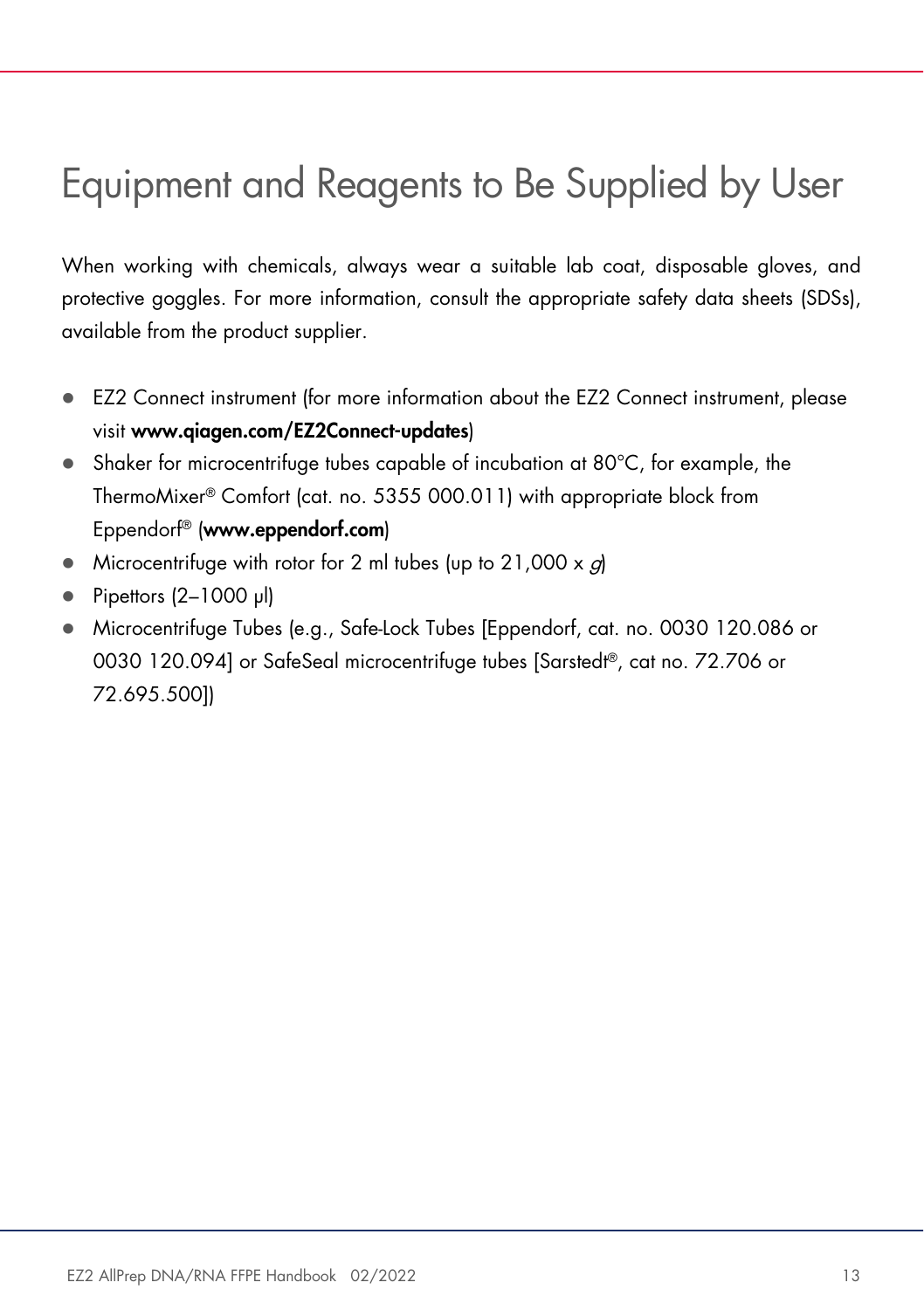### <span id="page-13-0"></span>Important Notes

### <span id="page-13-1"></span>Starting material

Standard formalin-fixation and paraffin-embedding procedures always result in significant fragmentation and crosslinking of nucleic acids. To limit the extent of nucleic acid fragmentation and crosslinking, be sure to:

- $\bullet$  Fixate tissue samples in 4–10% formalin as aujakly as possible after surgical removal
- Use a maximum fixation time of 24 hours (longer fixation times lead to over-fixation and more severe nucleic acid fragmentation, resulting in poor performance in downstream assays)
- Thoroughly dehydrate samples prior to embedding, as residual formalin can inhibit proteinase K digestion
- Use low-melting paraffin for embedding, as high temperatures during embedding can cause nucleic acid fragmentation
- Store FFPE samples at low temperatures (2–8°C); storage at room temperature (15−25°C) can lead to nucleic acid degradation

The starting material for nucleic acid purification should be freshly cut sections of FFPE tissue, each with a thickness of 5–10 μm. Thicker sections may result in lower nucleic acid yields, even after prolonged incubation with proteinase K. Thinner sections can be used but are more difficult to pellet.

Avoid using too much starting material, as this affects lysis efficiency and purification and can lead to reduced yields and nucleic acid fragmentation.

If there is no information about the nature of your starting material or if the surface area of the sample is high, we recommend starting with one 5–10 μm thick section per preparation.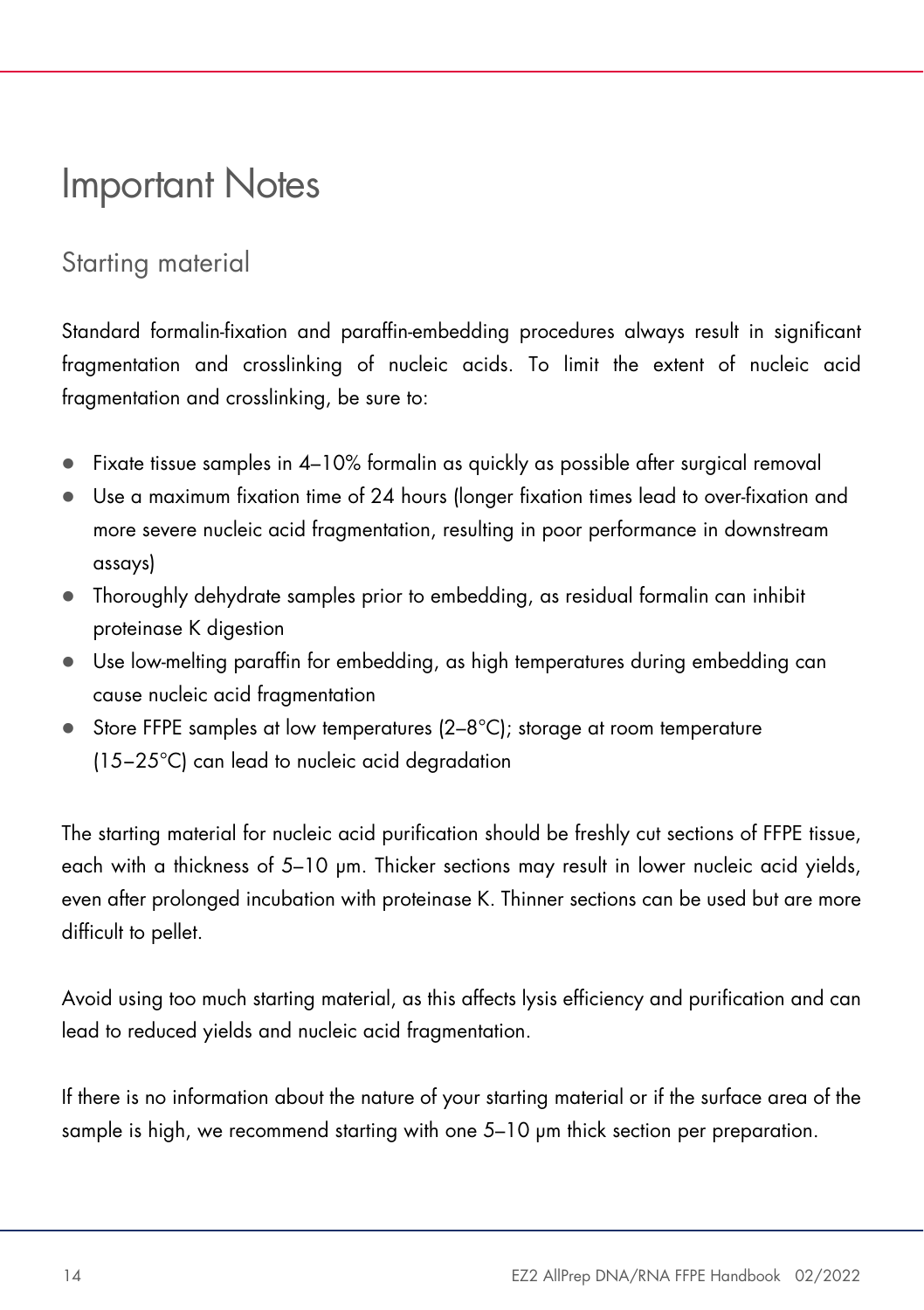### <span id="page-14-0"></span>Deparaffinization

Prior to nucleic acid purification, the paraffin in an FFPE sample needs to be removed to allow exposure of the sample to proteinase K. One of the following deparaffinization procedures should be used.

#### Deparaffinization using Paraffin Removal Solution

Paraffin Removal Solution dissolves paraffin efficiently and allows deparaffinization without further washing steps. The volume of Paraffin Removal Solution needed for deparaffinization depends on the amount of sample material. One set of Paraffin Removal Solution is sufficient for deparaffinization of 50 samples consisting of up to two 10 μm sections or one 20 μm section. For larger samples, the volume of Paraffin Removal Solution required is doubled.

### <span id="page-14-1"></span>Copurification of nucleic acids and DNA/RNA quality and yield

FFPE tissue material presents challenges not only for the DNA/RNA extraction method itself but also for the determination of DNA/RNA quality and quantity. Generally, DNA/RNA yield from FFPE samples varies greatly, depending on the tissue type, as well as fixation and embedding conditions.

Separation of RNA from DNA in the AllPrep protocol is highly effective. This may result in lower A260 values when measuring the concentration of DNA purified using the EZ2 AllPrep DNA/RNA FFPE Kit compared to other methods. As A260 values measure both DNA and RNA, lower A260 values from DNA purified using the EZ2 AllPrep DNA/RNA FFPE Kit may indicate high DNA purity and the absence of contaminating RNA. Higher A260 values from DNA purified using alternative methods may indicate the presence of significant amounts of contaminating RNA.

Especially for DNA from samples with heavy fragmentation, fluorometric methodologies using dyes specific for dsDNA (e.g., Qubit) might show significantly lower DNA recovery as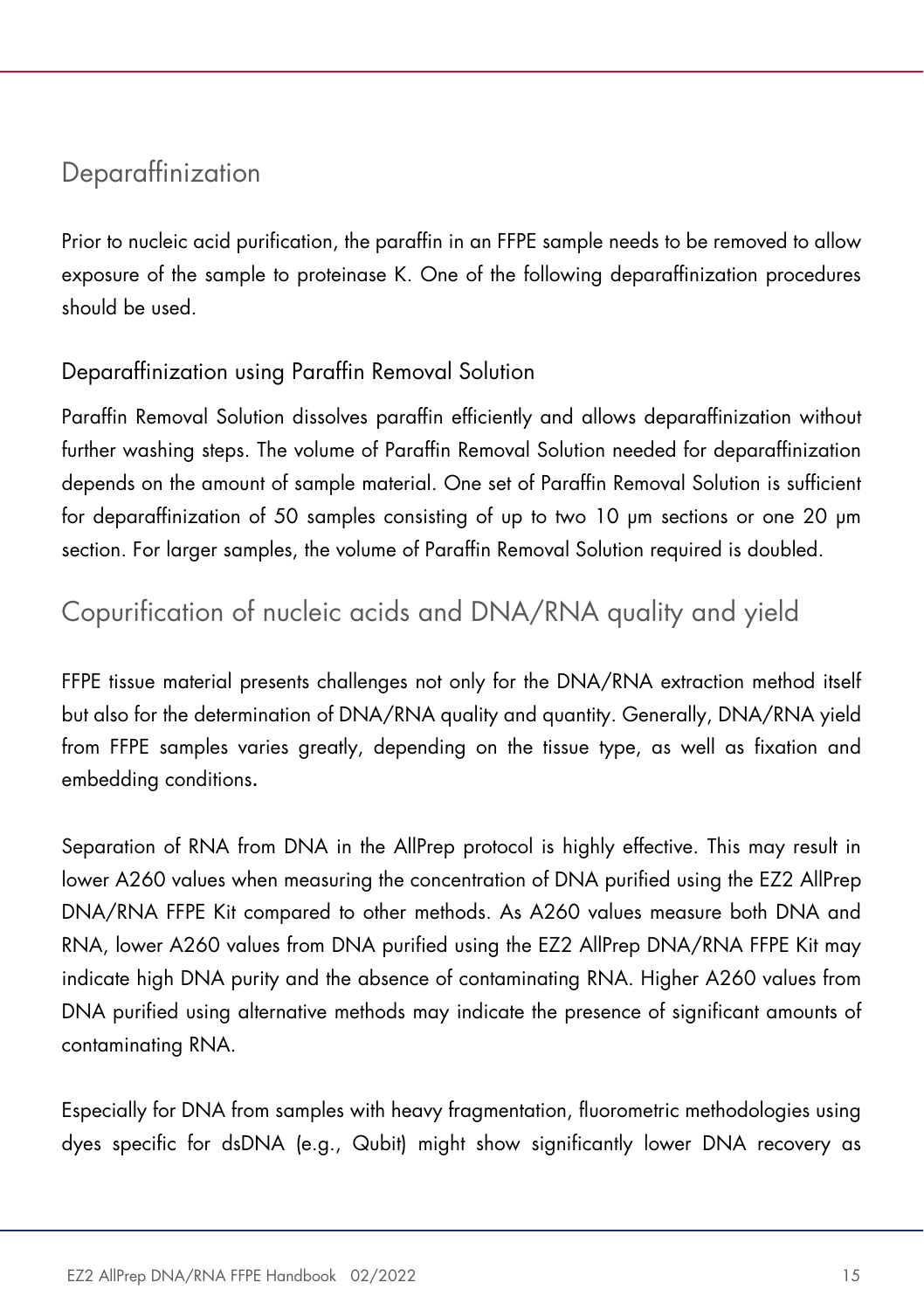compared to A260 absorbance. In addition, yield and PCR performance do not necessarily correlate; high yields of DNA or RNA as determined by either of the abovementioned methods might not show good PCR performance. This could be due to the quality of the FFPE sample with regard to DNA/RNA fragmentation status and/or the efficiency of crosslink reversal prior to DNA/RNA extraction. DNA/RNA of a more fragmented status shows far better PCR performance for short amplicons in PCR (<100bp) than DNA/RNA of higher molecular weight. However, highly fragmented DNA/RNA will not be suitable for PCR applications with amplicons larger than the size of the extracted DNA/RNA fragments. If de-crosslinking during DNA/RNA purification is insufficient, the extracted DNA/RNA will not be properly accessible despite sufficient integrity and poses a poor template for amplification of both small and large fragments in PCR. Thus, DNA/RNA yield measured by PCR may differ between large amplicon and short amplicon PCR systems and might also deviate from values obtained by UV-Vis–based or fluorometric quantification technologies.

It is recommended to use more than one quality control measure to evaluate DNA/RNA quality and quantity, focusing on which downstream application the DNA/RNA is intended to be used in. The EZ2 AllPrep DNA/RNA FFPE Kit provides an optimized workflow for extraction of DNA and RNA for use in PCR, digital PCR, and NGS analysis.

RNA purified using the EZ2 AllPrep DNA/RNA FFPE Kit is virtually free of DNA contamination, as the RNA purification procedure includes a DNase digestion step.

### <span id="page-15-0"></span>Preparation of buffers

#### Preparing DNase I stock solution

Prepare DNase I stock solution by dissolving the lyophilized DNase I (1500 Kunitz units) in 550 μl RNase-free water. In some cases, the vial of DNase may appear to be empty. This is due to lyophilized enzyme sticking to the septum. To avoid loss of DNase I, do not open the vial. Inject RNase-free water into the vial using an RNase-free needle and syringe. Mix gently by inverting the vial. Do not vortex.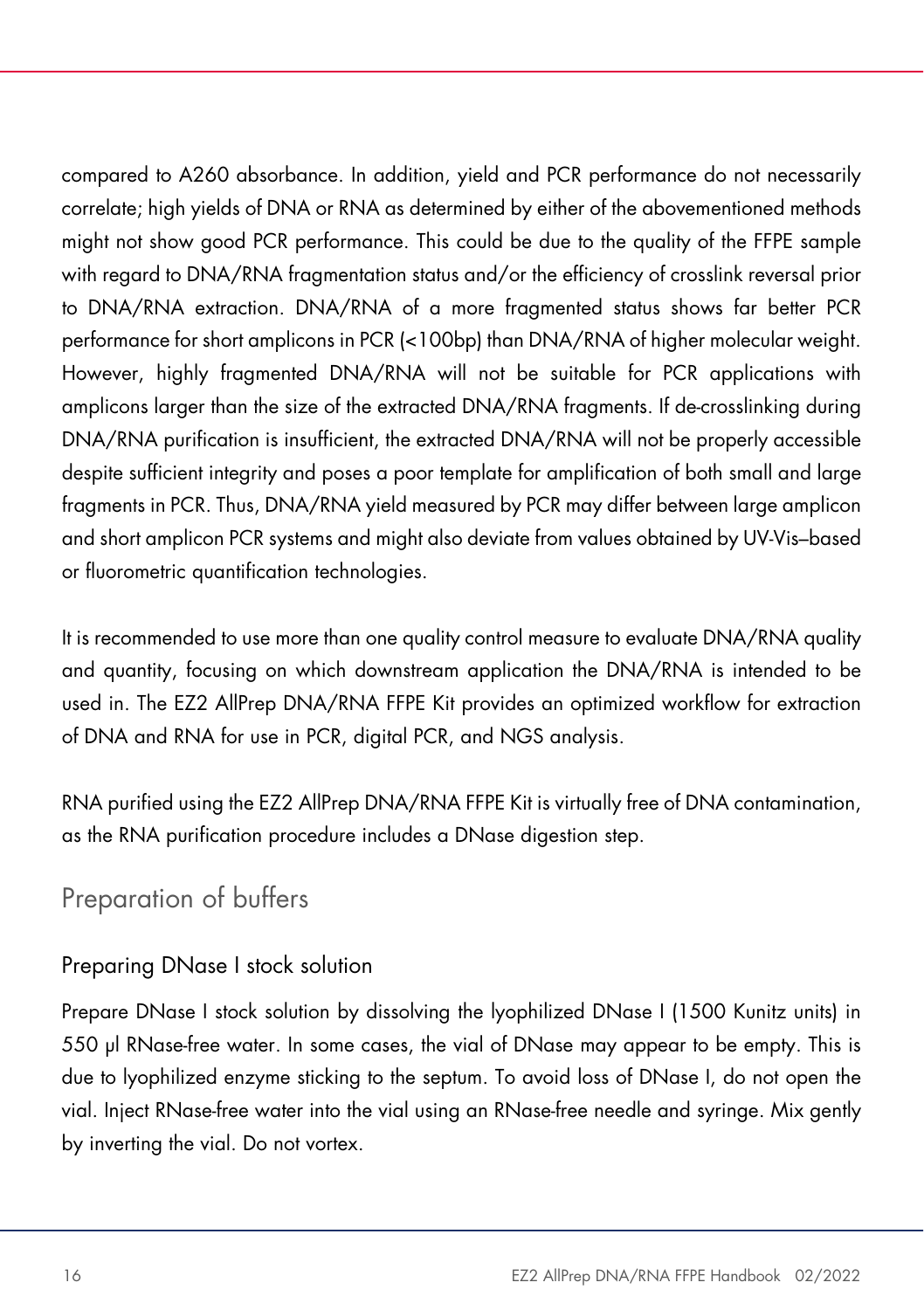Insoluble material may remain when dissolving DNase. This does not affect DNase performance. Due to the production process, insoluble material may be present in the lyophilized DNase. However, rigorous QC tests are carried out to ensure that DNase activity remains consistent from lot to lot.

Note: Do not vortex reconstituted DNase I. DNase I is especially sensitive to physical denaturation. Mixing should only be carried out by gently inverting the vial.

For long-term storage of DNase I, remove the stock solution from the vial, divide it into singleuse aliquots, and store at  $-30$  to  $-15^{\circ}$  for up to 9 months. Thawed aliquots can be stored at 2–8°C for up to four weeks. Do not refreeze the aliquots after thawing.

#### Preparing Buffer ATL

Before starting the procedure, check whether precipitate has formed in Buffer ATL. If necessary, dissolve by heating to 70°C with gentle agitation.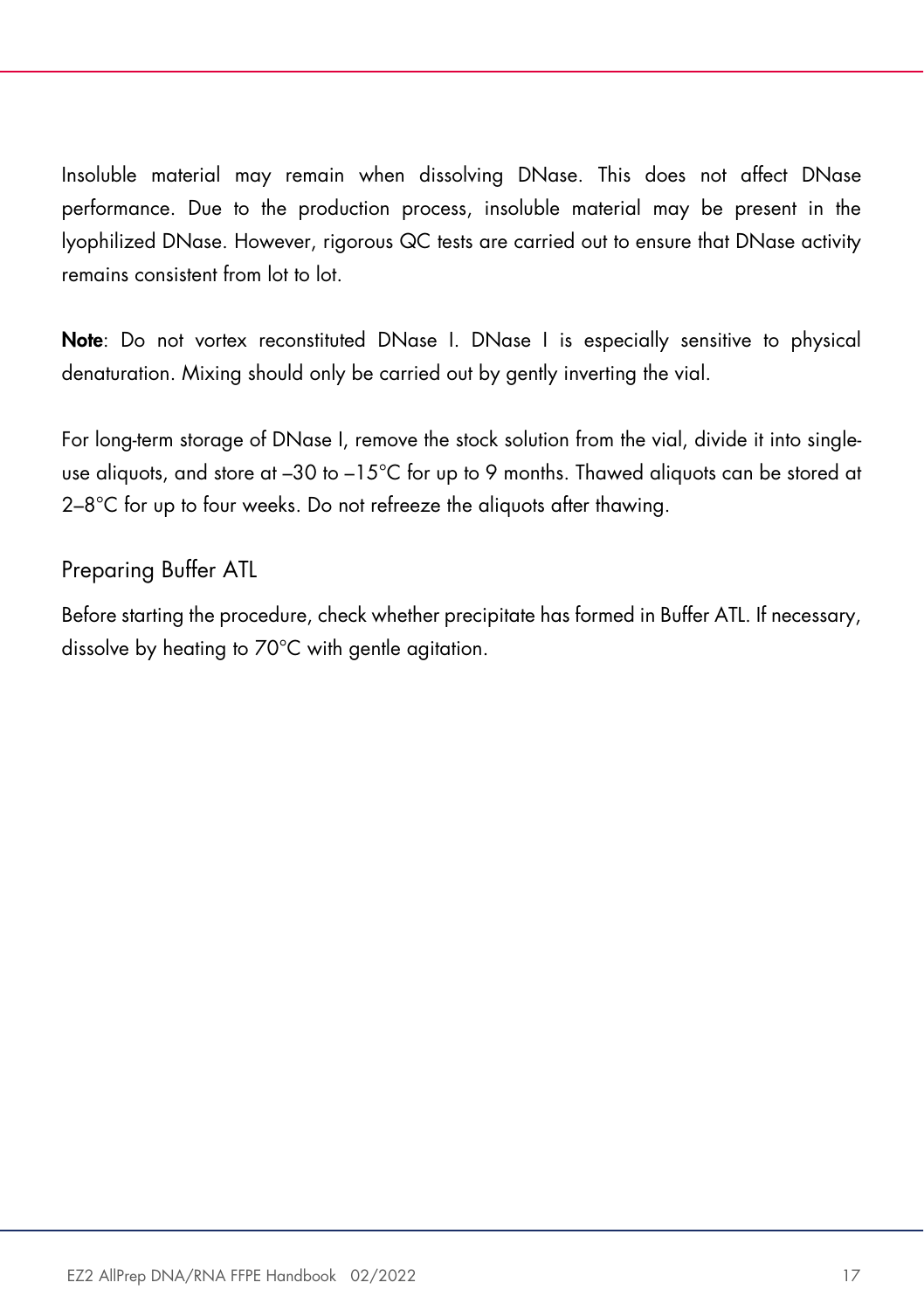### <span id="page-17-0"></span>Working with the EZ2 Connect instruments

The main features of EZ2 Connect instruments include:

- Purification of high-quality nucleic acids from up to 24 samples per run
- Small footprint to save laboratory space
- Preprogrammed protocols for nucleic acid purification
- Prefilled, sealed reagent cartridges for easy, safe, and fast run setup
- Complete automation of nucleic acid purification, from opening of reagent cartridges to elution of nucleic acids, with no manual centrifugation steps
- Optional bar code reading and sample tracking
- Kit data tracking with the Q-Card provided in the kit
- UV LED to help eliminate sample carryover from run-to-run and to allow pathogen decontamination on the worktable surfaces

Note: UV decontamination helps to reduce possible pathogen contamination of the EZ2 Connect. The efficiency of inactivation has to be determined for each specific organism and depends, for example, on layer thickness and sample type. QIAGEN cannot guarantee complete eradication of specific pathogens.

### EZ2 Connect Reagent cartridges

Reagents for the purification of nucleic acids from a single sample are contained in a single reagent cartridge [\(Figure 2\)](#page-18-0). Each well of the cartridge contains a particular reagent, such as magnetic particles, lysis buffer, wash buffer, or elution buffer. Positions 11 and 12 can be equipped individually. Details on preparation of these positions are displayed during the run setup on the LED display of the EZ2 Connect.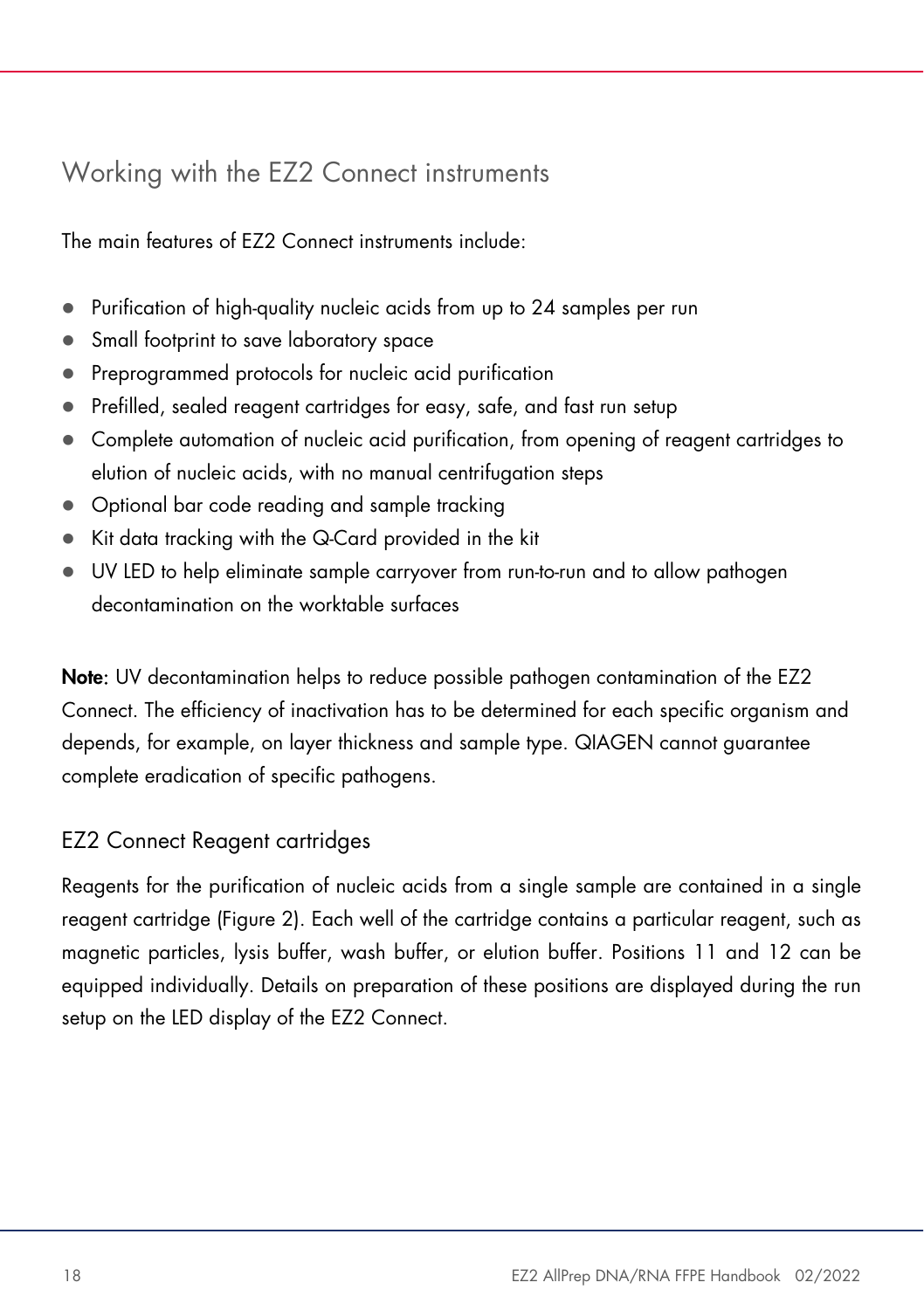

Figure 2. Ease of worktable setup using reagent cartridges. (A) A sealed, prefilled reagent cartridge. Fill levels vary, depending on the type of reagent cartridge. (B) Loading reagent cartridges into the cartridge rack. The cartridge rack itself is labeled with an arrow to indicate the direction in which reagent cartridges must be loaded.

### <span id="page-18-0"></span>EZ2 Connect tip racks

The EZ2 Connect tip racks holds tips inserted into tip holders and tubes for samples or elution. Details on how to equip the tip racks are displayed during the run setup on the LED display of the EZ2 Connect.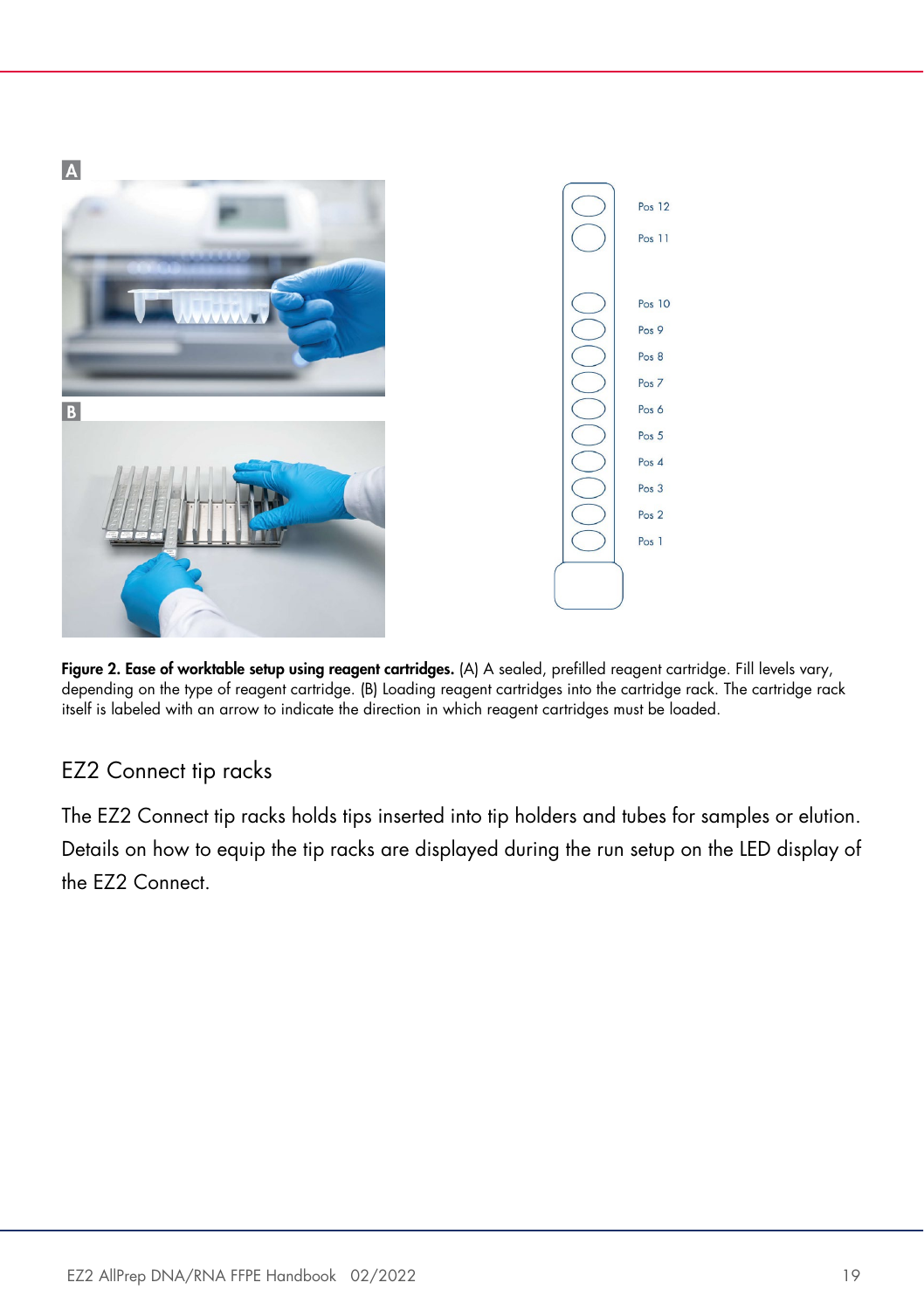



#### Figure 3. EZ2 Connect Fx tip racks, tip holders, and filter-tips

#### Worktable

The worktable of EZ2 Connect instruments is where the user loads cartridge and tip racks [\(Figure 4\)](#page-20-0).

The display also shows protocol status during the automated purification procedure.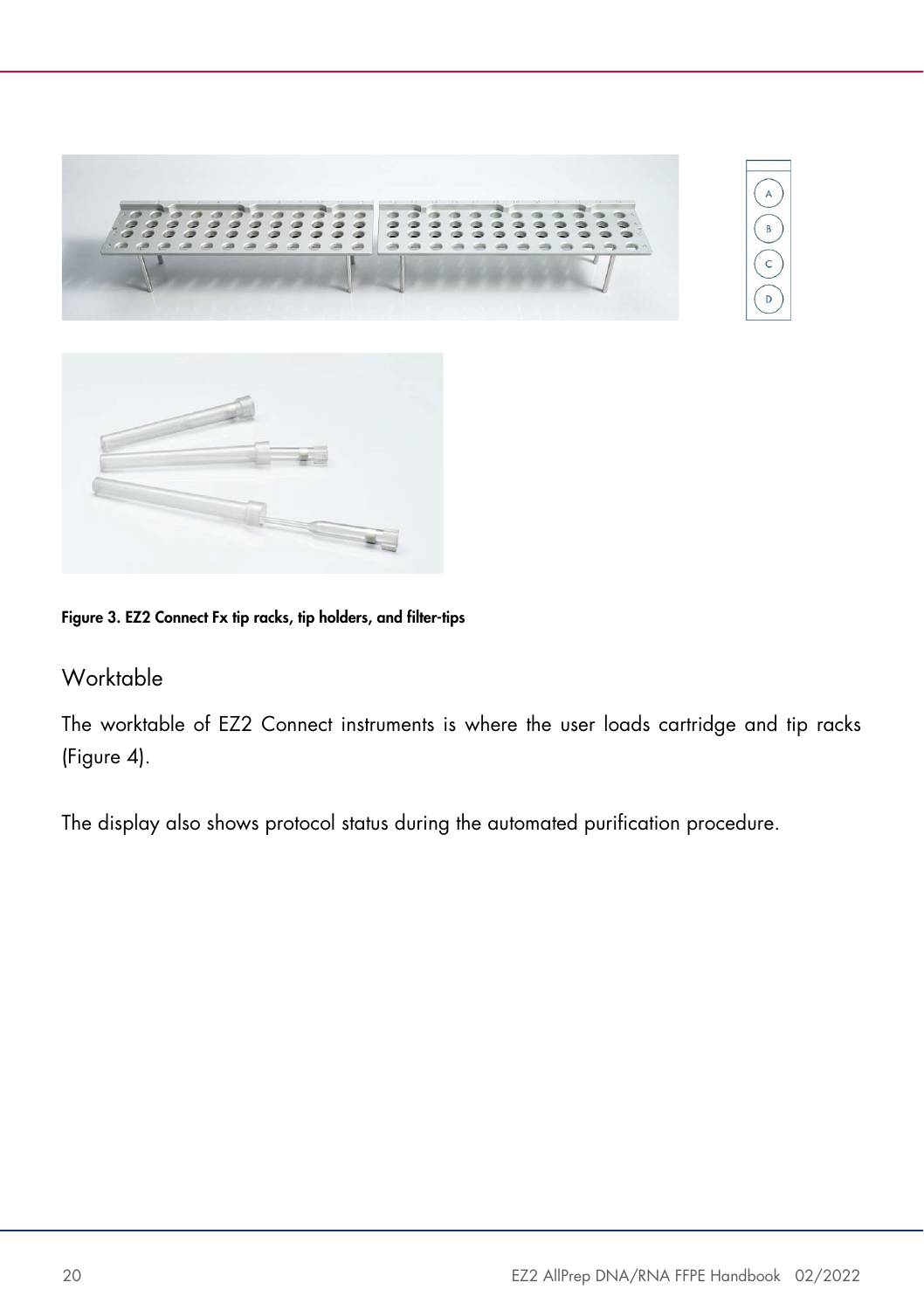

Figure 4. EZ2 Connect Worktable.

- 
- 3. EZ2 Connect Tip Rack left 4. EZ2 Connect Tip Rack right
- <span id="page-20-0"></span>1. EZ2 Connect Cartridge Rack – left 2. EZ2 Connect Cartridge Rack – right
	-

#### Operation of the EZ2 Connect

The EZ2 Connect provides various features to support the sample preparation workflow. These include functions for remote access via QIAsphere®, data input via bar code reading, data storage and transfer, report generation, and guided instrument maintenance. For more information about these features, please refer to the EZ2 Connect and EZ2 Connect Fx User Manual.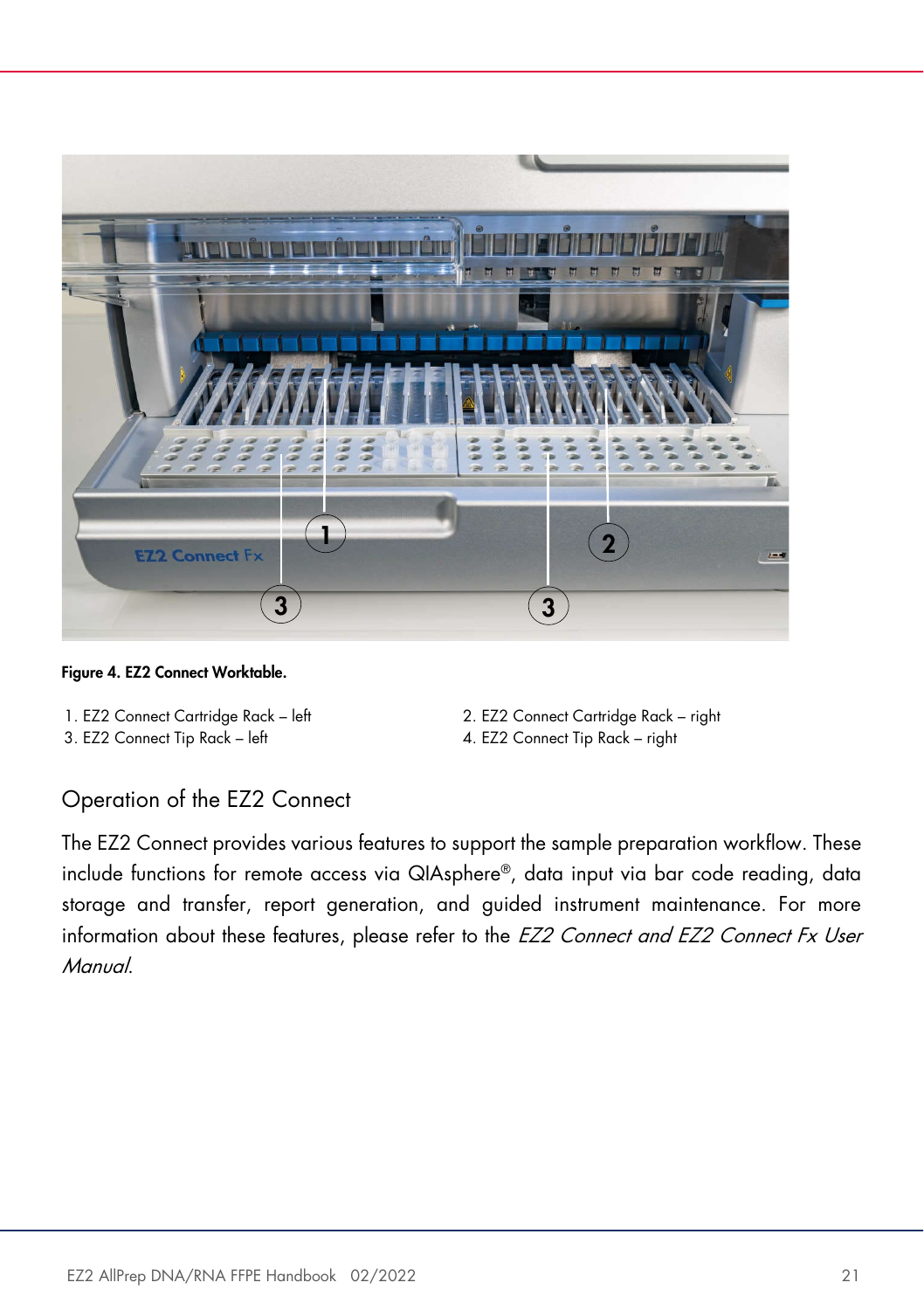### <span id="page-21-0"></span>Workflow of the EZ2 Connect AllPrep DNA/RNA FFPE operation

Prepare samples to obtain RNA lysate and DNA pellet.

↓

Switch on the EZ2 instrument

↓

#### Follow onscreen messages for worktable setup

↓

Start the protocol

↓

Collect purified nucleic acids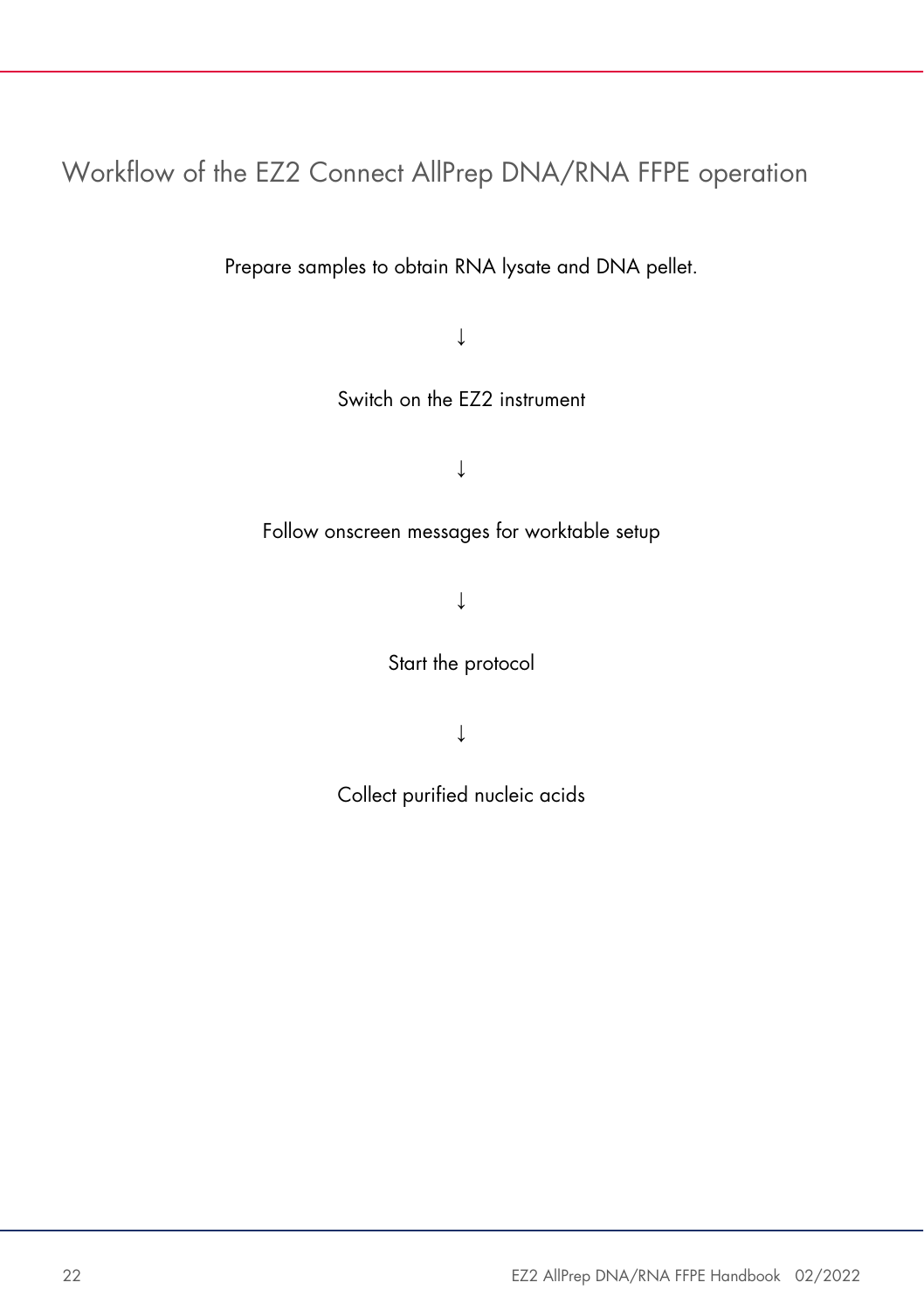# <span id="page-22-0"></span>Protocol: EZ2 AllPrep DNA/RNA FFPE Kit

#### Important notes before starting

- If any run has been performed before starting the EZ2 AllPrep DNA/RNA FFPE protocol, run the "Cooling" protocol from the home screen first, in order to ensure that the heating block is at room temperature to protect your RNA and DNA from potential degradation.
- Before first use, resuspend the DNase I with 550 ul of the supplied RNase-free water. The solution can be stored at 2–8°C for up to four weeks or should be aliquoted and stored at –30 to –15°C for extended time periods while avoiding freeze-thaw cycles.
- Set a thermal mixer to 56<sup>o</sup>C.
- Before loading reagent cartridges into the EZ2 Connect instrument, invert them 3 times to mix the magnetic particles and then tap to deposit the reagents at the bottom of the wells. Make sure that the magnetic particles are completely resuspended.

#### Procedure

- 1. Trim excess paraffin off the sample block using a scalpel.
- 2. Cut the paraffin-embedded sample into sections of 10 µm thickness. If the sample surface has been exposed to air, discard the first 2–3 sections. The sample volume should not exceed 2 mm³.
- 3. Immediately place the sections into a 1.5 ml Safe-Lock microcentrifuge tube (not supplied). **Optional:** Sections can be stored at -30 to -15°C for four weeks. Before proceeding with step 4, thaw samples at room temperature in that case.
- 4. Add 320 µl Paraffin Removal Solution (PRS) and close the lid.
- 5. Vortex vigorously for 10 s, and centrifuge briefly to bring the sample to the bottom of the tube.
- 6. Incubate at 56°C for 3 min and centrifuge at 20,000  $\times$  q for 2 min.
- 7. Carefully remove the supernatant by pipetting without disturbing the pellet.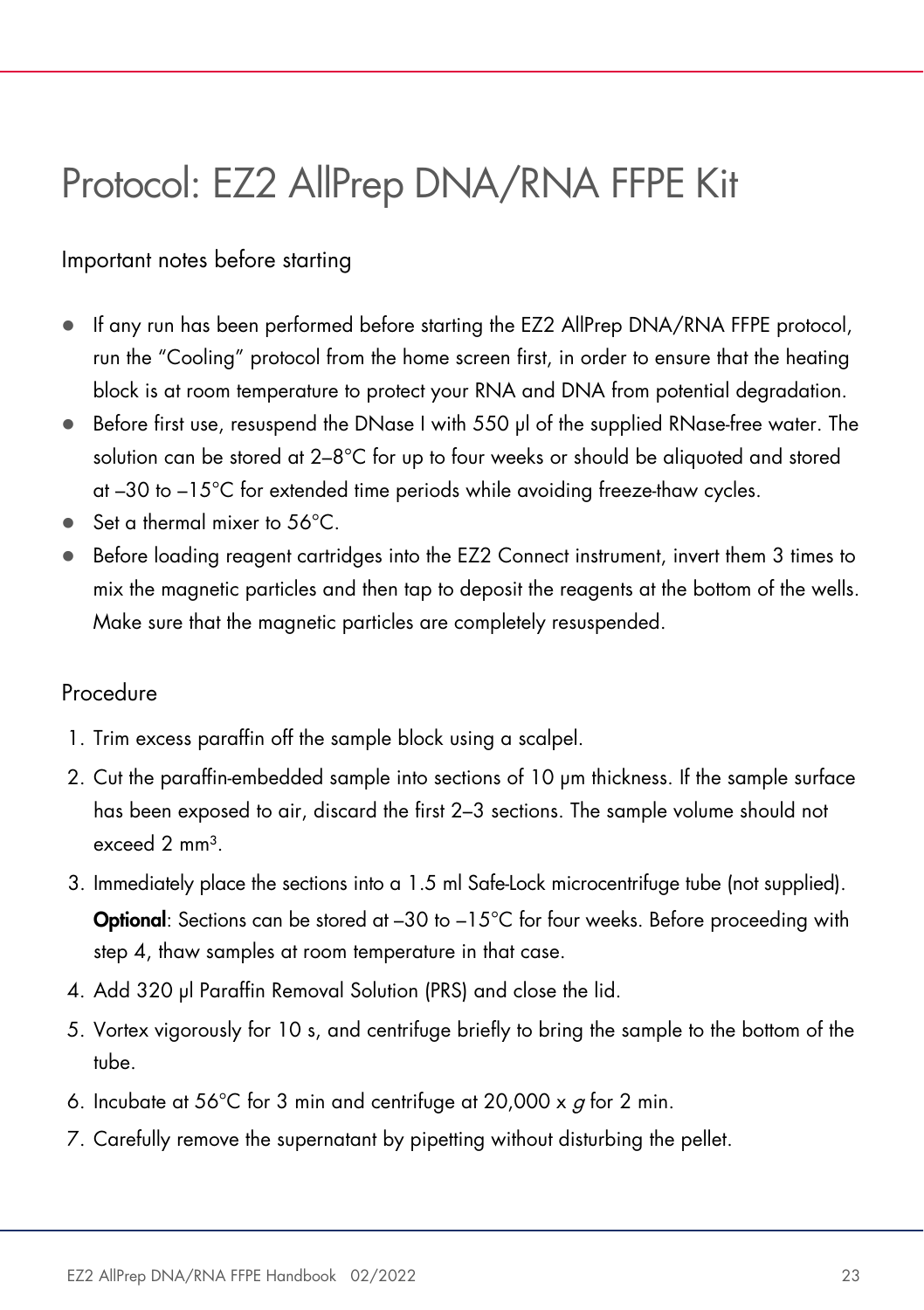- 8. Resuspend the pellet by adding 150 µl Buffer PKD and flick the tube to loosen the pellet. Add 10 µl proteinase K and mix by vortexing briefly.
- 9. Place the tubes in a thermal mixer and incubate at 56°C for 15 min at 500 rpm. Incubate on ice for 3 min.
- <span id="page-23-2"></span>10. Centrifuge for 15 min at 20,000  $\times$  g. Carefully transfer the supernatant, without disturbing the pellet, to a new 1.5 ml Safe-Lock microcentrifuge tube for RNA preparation (step [12\)](#page-23-0).
- <span id="page-23-3"></span>11. Keep the pellet for DNA preparation (step [16\)](#page-23-1).

Optional: Both RNA lysate (step 10) and DNA pellet (step 11) can be stored at –30 to –15°C for up to one week. Before proceeding with steps 12 and 16, thaw samples at room temperature in that case.

#### RNA preparation

<span id="page-23-0"></span>12. Incubate the RNA-containing supernatant from step [10](#page-23-2) at 80°C for 15 min. Incubate on ice for 3 min.

Note: RNA decrosslinking can be extended up to 60 min at 80°C for better PCR performance. However, this can negatively impact other downstream applications such as next-generation sequencing.

- 13. Add 16 µl DNase booster buffer and mix by vortexing.
- 14. Add 10 µl DNase I and mix gently by inverting the tube.
- <span id="page-23-4"></span>15. Incubate at room temperature for 15 min.

#### DNA preparation

- <span id="page-23-1"></span>16. Resuspend the DNA-containing pellet from step [11](#page-23-3) in 180 µl Buffer ATL, add 40 µl proteinase K, and mix by vortexing briefly.
- <span id="page-23-5"></span>17. Transfer the resuspended pellet into a 2 ml sample tube (provided) and overlay it carefully with 200 µl PRS.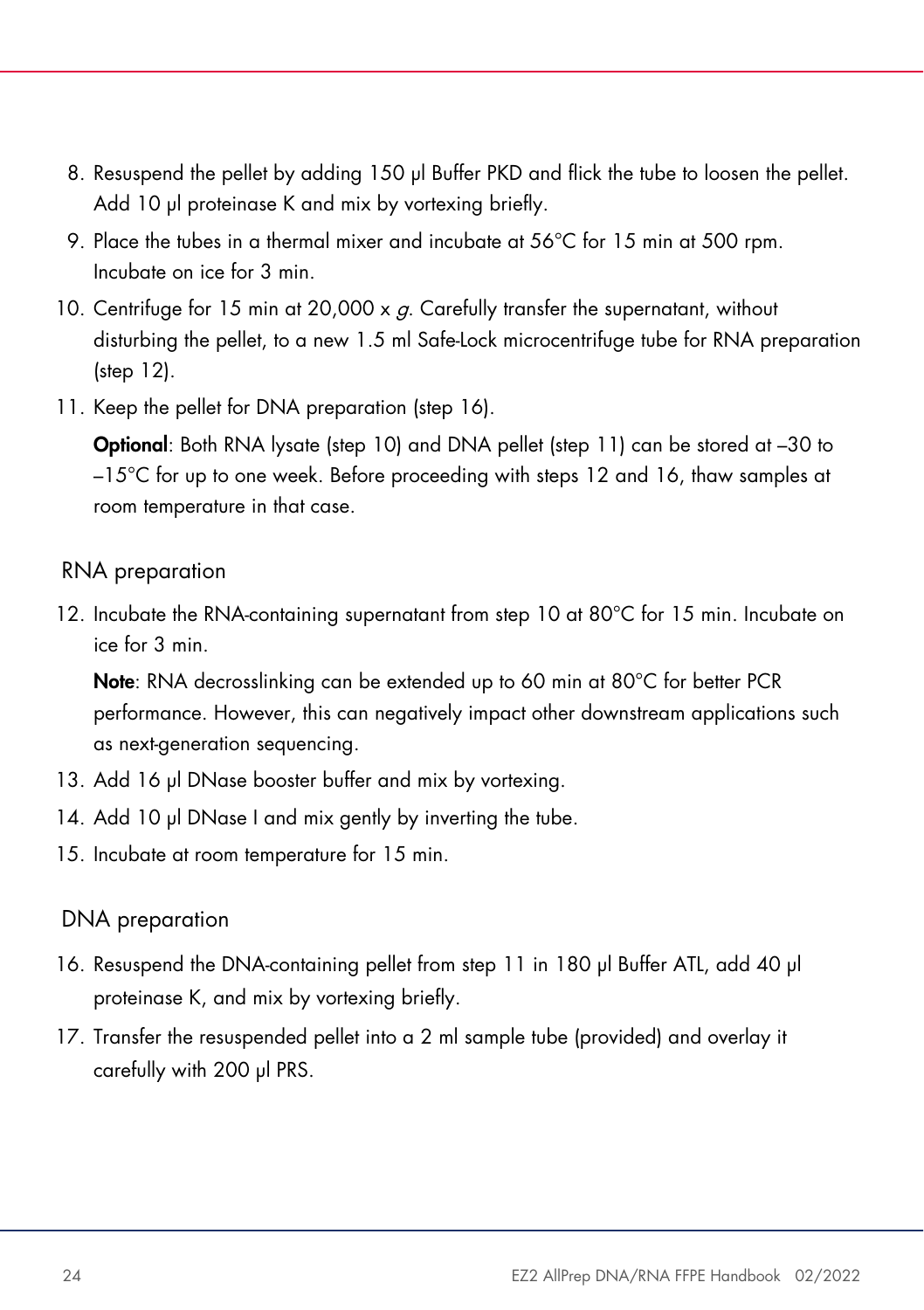#### EZ2 preparation

- 18. Turn on the EZ2 Connect instrument.
- 19. Tap "RNA" on the Applications panel and select the "AllPrep DNA/RNA FFPE Kit" and press **Next**. Follow onscreen instructions for selection of protocol, parameter definition, sample position selection, sample IDs, and worktable setup. Transfer the RNA lysate from step [15](#page-23-4) into position 12 of the EZ2 AllPrep DNA/RNA FFPE cartridge (Figure 5). Important: Ensure the heating block of the EZ2 instrument is at room temperature. Note: The choice of the "Standard" or "Fast" protocol version can influence the DNA quality. While "Standard" is recommended in most cases, the "Fast" protocol version may be beneficial for downstream applications relying on long and intact DNA fragments such as next-generation sequencing.
- 20. Load the EZ2 AllPrep DNA/RNA FFPE reagent cartridges into the EZ2 Connect Cartridge Rack.
- 21. Place the 2 ml sample tube containing the DNA pellet from step [17](#page-23-5) into position 11 of the reagent cartridge.
- 22. Open instrument hood. Load the EZ2 Connect Cartridge Rack into the EZ2 Connect instrument.
- 23. Remove caps of all tubes and prepare the EZ2 Connect Tip Rack as follows:
	- $\circ$  Position 4: Tip holder with Filter Tip
	- $\circ$  Position 3: Tip holder with Filter Tip
	- $\circ$  Position 2: new 1.5 ml elution tube
	- $\circ$  Position 1: new 1.5 ml elution tube
- 24. Place the EZ2 Connect Tip Rack into the EZ2 Connect instrument and start the protocol.
- 25. The display will show "Protocol finished" when the run is completed. Select Finish.

Open the instrument hood. Remove the elution tube containing 100 µl purified DNA from position 2 and the elution tube containing 75 µl purified RNA from position 1 of the EZ2 Connect Tip Rack. Discard the used EZ2 cartridge including the liquid waste.

Optional: Follow onscreen instructions for UV decontamination of worktable surfaces.

Perform regular maintenance after each run. Press **Finish** to return to the home screen.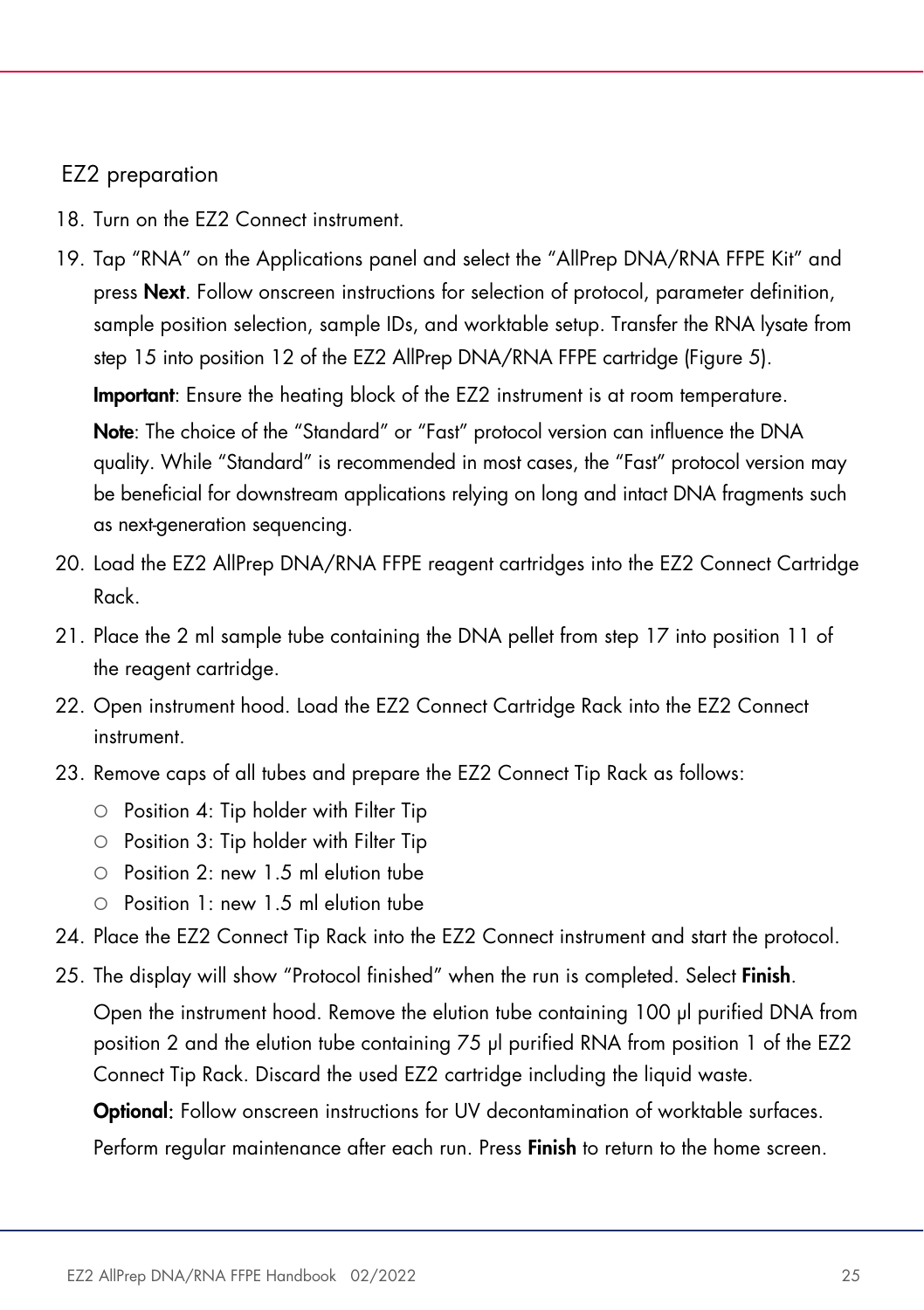# <span id="page-25-0"></span>Troubleshooting Guide

This troubleshooting guide may be helpful in solving any problems that may arise. For more information, see also the Frequently Asked Questions page in our Technical Support Center: www.qiagen.com/FAQ/FAQList.aspx. The scientists in QIAGEN Technical Services are always happy to answer any questions you may have about either the information or protocols in this handbook (for contact information, visit **support.aiggen.com**).

| a) | Poor quality of starting<br>material             | Samples that were fixed for over 20 hours or stored for very long periods of<br>time may contain very little usable nucleic acids.<br>Sections that were mounted on microscope slides may yield very little usable<br>nucleic acids due to prolonged exposure to air. |
|----|--------------------------------------------------|-----------------------------------------------------------------------------------------------------------------------------------------------------------------------------------------------------------------------------------------------------------------------|
| b) | Insufficient reagent<br>aspirated                | After inverting the reagent cartridges to resuspend the magnetic particles, make<br>sure to tap the cartridges to deposit the reagents at the bottom of the wells.                                                                                                    |
| c) | Magnetic particles not<br>completely resuspended | Make sure to resuspend the magnetic particles thoroughly before loading the<br>reagent cartridges into the holder.                                                                                                                                                    |
| d) | Low RNA/DNA yield                                | Make sure that the heating block is at room temperature before starting your<br>run to protect your RNA and DNA from potential degradation. This can be<br>done by starting the "Cooling" protocol from the EZ2 Connect main screen.                                  |
| e) | Low DNA yield                                    | Make sure that the resuspended DNA pellet was overlaid with Paraffin Removal<br>Solution before loading the sample tube into the cartridge (protocol steps 16<br>and 17).                                                                                             |
| f) | Sub-optimal PCR performance<br>of RNA            | Extend the decrosslinking time of the RNA lysate to up to 60 min at 80°C for<br>optimized PCR performance. However, this can negatively impact its integrity.                                                                                                         |
| g) | Sub-optimal PCR performance<br>of DNA            | Make sure to use the "Standard" version of the EZ2 AllPrep DNA/RNA FFPE<br>protocol as this provides optimized DNA decrosslinking. However, this can<br>negatively impact its integrity.                                                                              |
| h) | Poor RNA integrity (on<br>Bioanalyzer/QIAxcel)   | Make sure to decrosslink the RNA lysate only for 15 min at 80°C as extended<br>times can lead to further fragmentation of your sample.                                                                                                                                |
| i) | Poor DNA integrity on<br>TapeStation/Agarose gel | Make sure to use the "Fast" version of the EZ2 AllPrep DNA/RNA FFPE protocol<br>as this provides less fragmented DNA. However, this can negatively impact its<br>performance in other downstream applications such as qPCR.                                           |

#### Comments and suggestions

#### Poor nucleic acid yield or quality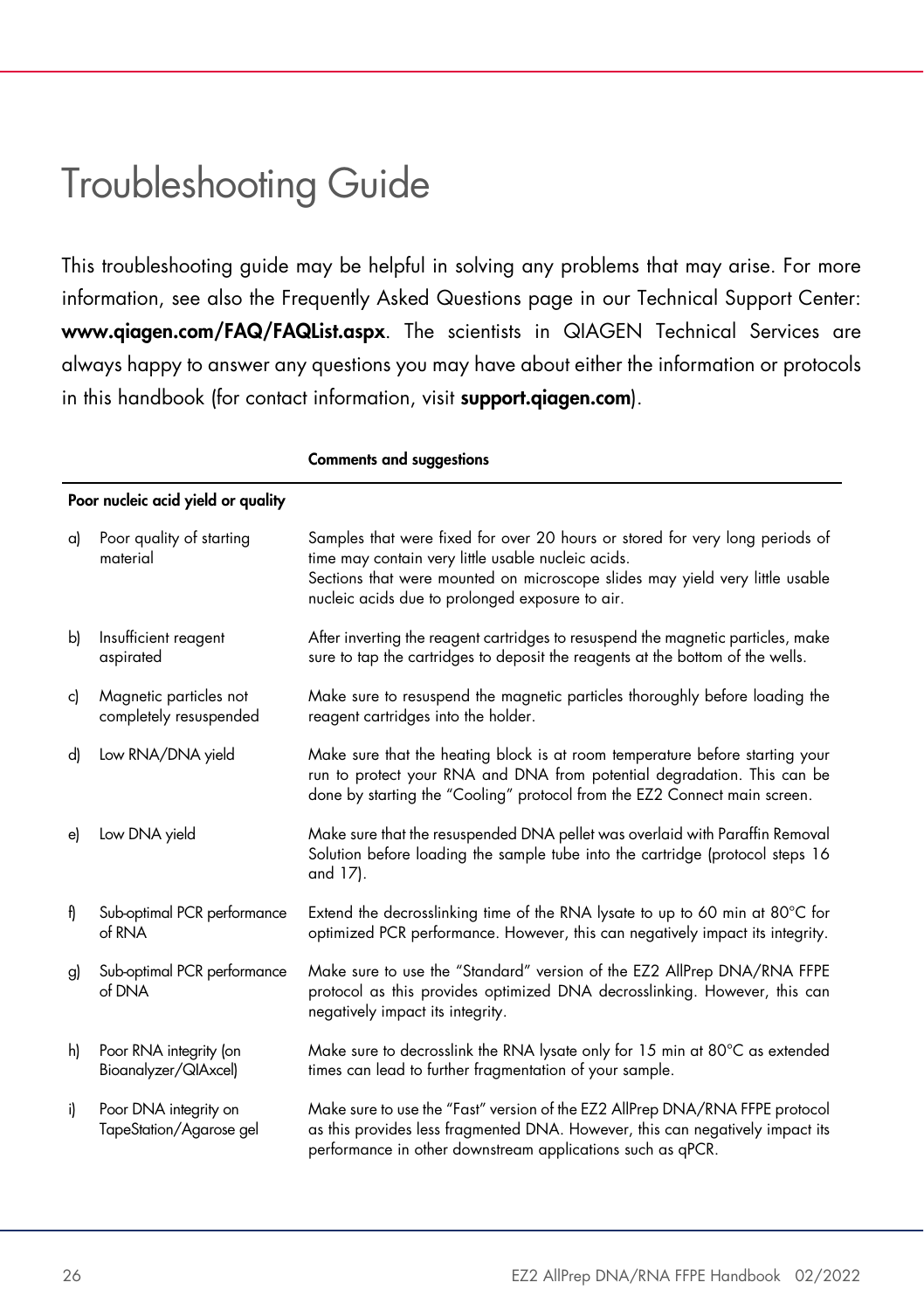#### Comments and suggestions

#### General handling

| a) | Error message in instrument<br>display                                | Refer to the user manual supplied with your EZ2 Connect instrument.                                                                                         |
|----|-----------------------------------------------------------------------|-------------------------------------------------------------------------------------------------------------------------------------------------------------|
| bl | Report file not printed                                               | Check whether the printer is connected to the EZ2 Connect via the "PC/Printer"<br>serial port. Check whether the serial port is set for use with a printer. |
| c) | Paraffin top layer solidifies<br>(partially) upon cooling<br>(step 7) | Increase the volume of PRS and repeat the heating step 6 or use fewer sections.                                                                             |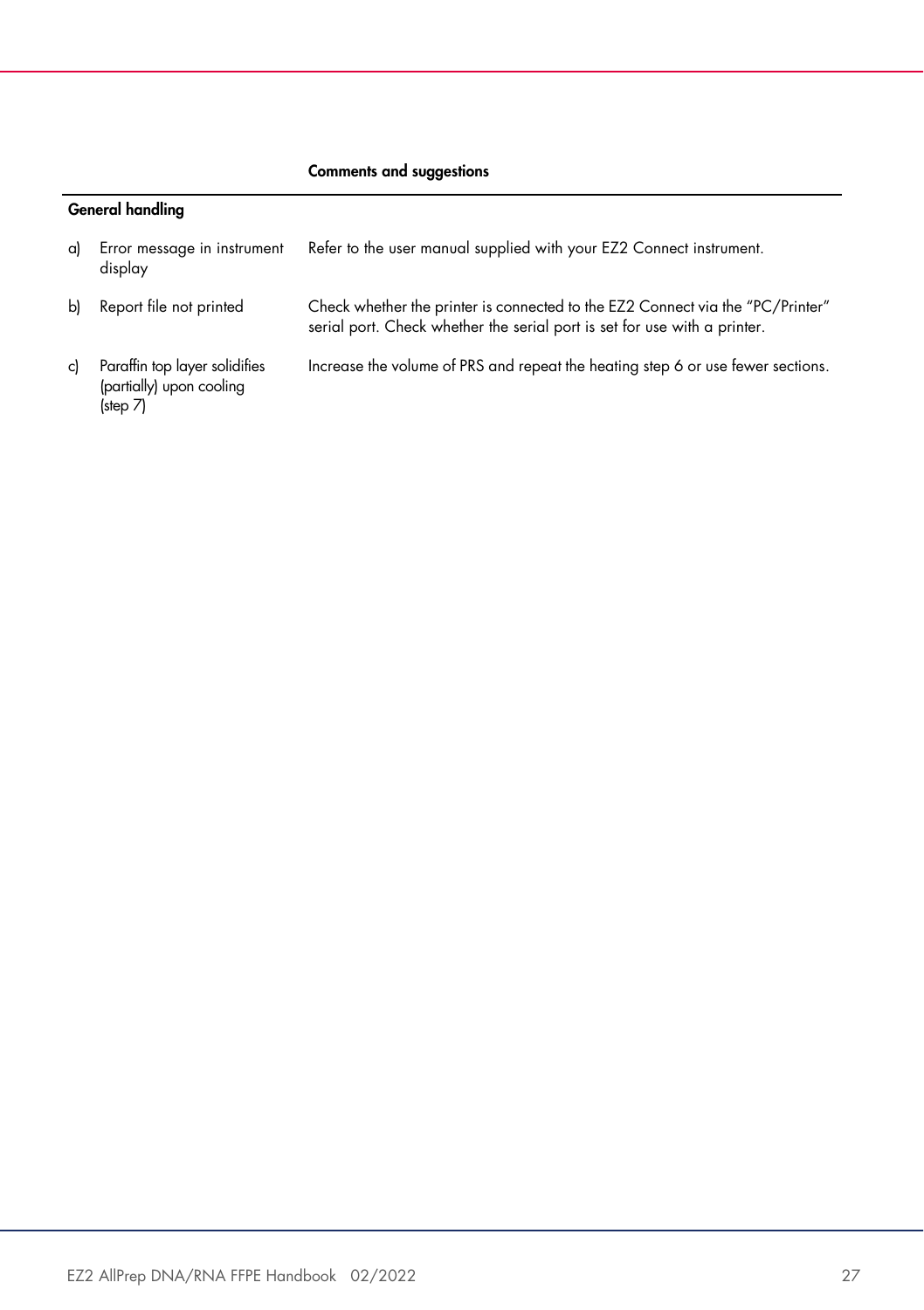# <span id="page-27-0"></span>References

- <span id="page-27-1"></span>1. Kunitz, M. (1950). Crystalline desoxyribonuclease; isolation and general properties; spectrophotometric method for the measurement of desoxyribonuclease activity. J. Gen. Physiol. 33, 349–363.
- 2. Wilfinger, W.W., Mackey, M., and Chomczynski, P. (1997). Effect of pH and ionic strength on the spectrophotometric assessment of nucleic acid purity. BioTechniques. 22, 474.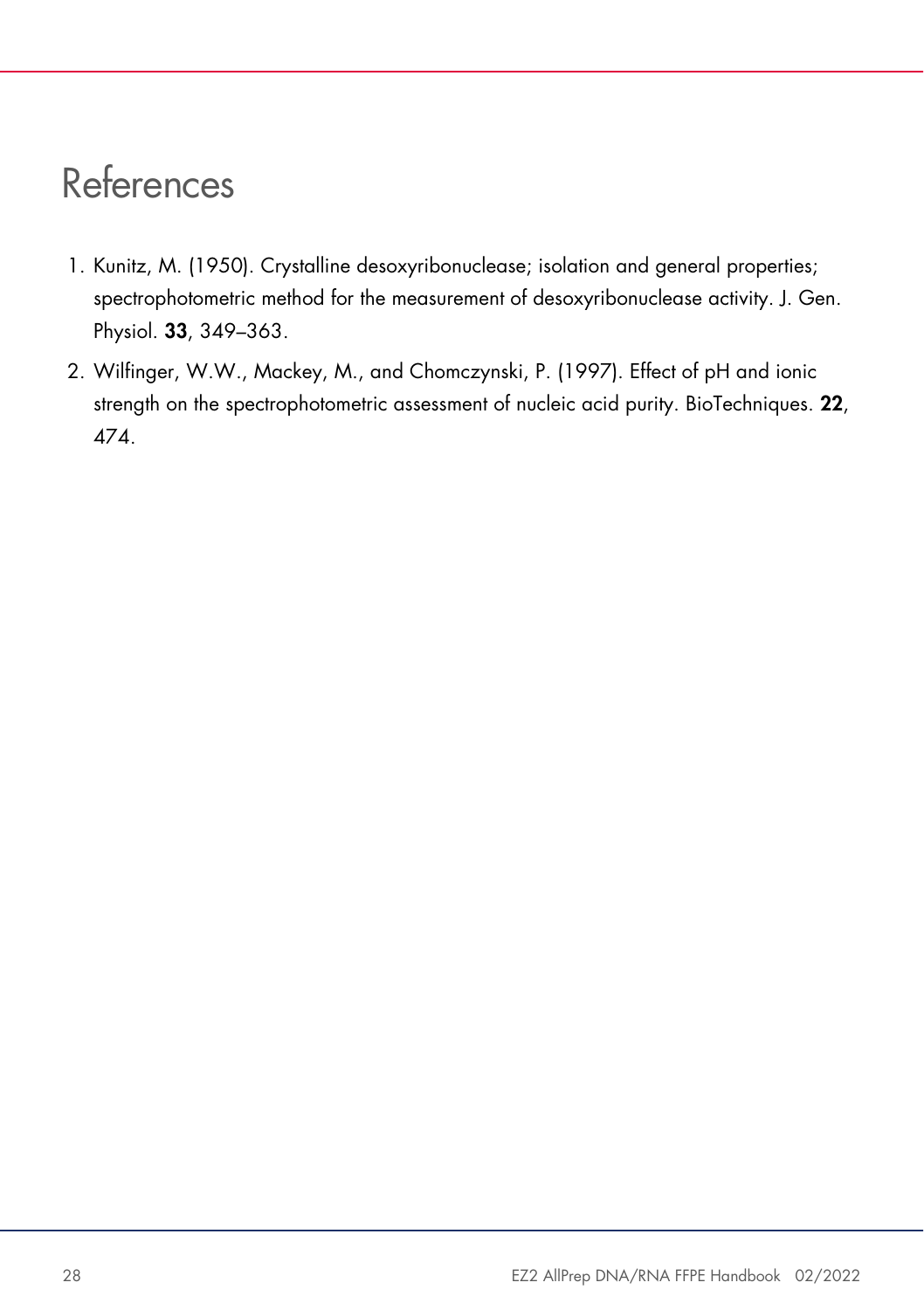# <span id="page-28-0"></span>Appendix A: General Remarks on Handling RNA

### Handling RNA

Ribonucleases (RNases) are very stable and active enzymes that generally do not require cofactors to function. Since RNases are difficult to inactivate and even minute amounts are sufficient to destroy RNA, do not use any plasticware or glassware without first eliminating possible RNase contamination. Great care should be taken to avoid inadvertently introducing RNases into the RNA sample during or after the purification procedure. To create and maintain an RNase-free environment, the following precautions must be taken during pretreatment and use of disposable and nondisposable vessels and solutions while working with RNA.

#### General handling

Proper microbiological, aseptic technique should always be used when working with RNA. Hands and dust particles may carry bacteria and molds and are the most common sources of RNase contamination. Always wear latex or vinyl gloves while handling reagents and RNA samples to prevent RNase contamination from the surface of the skin or from dusty laboratory equipment. Change gloves frequently and keep tubes closed whenever possible. Keep purified RNA on ice when aliquots are pipetted for downstream applications.

To remove RNase contamination from bench surfaces, nondisposable plasticware, and laboratory equipment (e.g., pipets and electrophoresis tanks), general laboratory reagents can be used. To decontaminate plasticware, rinse with 0.1 M NaOH, 1 mM EDTA[\\*](#page-28-1) followed by RNase-free water (see "Solutions", page [30\)](#page-29-0), or rinse with chloroform\* if the plasticware is chloroform-resistant.

To decontaminate electrophoresis tanks, clean with detergent (e.g.,  $0.5\%$  SDS)<sup>†</sup>, rinse with RNase-free water, rinse with ethanol (if the tanks are ethanol-resistant), and allow to dry.

<span id="page-28-1"></span><sup>\*</sup> When working with chemicals, always wear a suitable lab coat, disposable gloves, and protective goggles. For more information, consult the appropriate safety data sheets (SDSs), available from the product supplier.

<span id="page-28-2"></span><sup>†</sup> When working with chemicals, always wear a suitable lab coat, disposable gloves, and protective goggles. For more information, consult the appropriate safety data sheets (SDSs), available from the product supplier.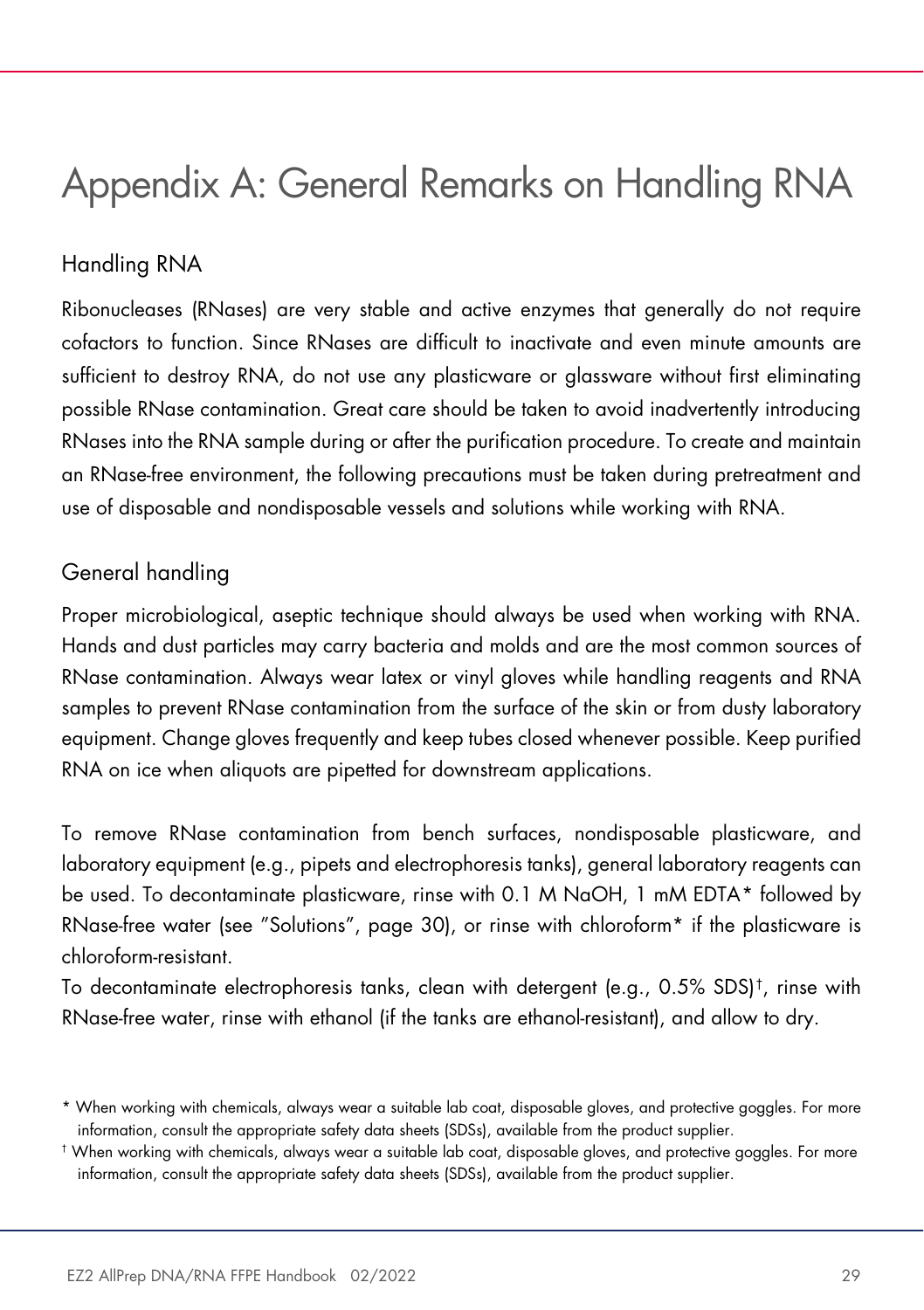#### Disposable plasticware

The use of sterile, disposable polypropylene tubes is recommended throughout the procedure. These tubes are generally RNase-free and do not require pretreatment to inactivate RNases.

#### Glassware

Glassware should be treated before use to ensure that it is RNase-free. Glassware used for RNA work should be cleaned with a detergent,[\\*](#page-29-1) thoroughly rinsed and oven baked at 240°C for at least 4 hours (overnight, if more convenient) before use. Autoclaving alone will not fully inactivate many RNases. Alternatively, glassware can be treated with DEPC\* (diethyl pyrocarbonate), as described in ["Solutions"](#page-29-0) below.

#### <span id="page-29-0"></span>Solutions

Solutions (water and other solutions) should be treated with 0.1% DEPC. DEPC is a strong, but not absolute, inhibitor of RNases. It is commonly used at a concentration of 0.1% to inactivate RNases on glass or plasticware or to create RNase-free solutions and water. DEPC inactivates RNases by covalent modification. Add 0.1 ml DEPC to 100 ml of the solution to be treated and shake vigorously to bring the DEPC into solution. Let the solution incubate for 12 hours at 37ºC. Autoclave for 15 minutes to remove any trace of DEPC. DEPC will react with primary amines and cannot be used directly to treat Tris\* buffers. DEPC is highly unstable in the presence of Tris buffers and decomposes rapidly into ethanol[†](#page-29-2) and CO2. When preparing Tris buffers, treat water with DEPC first, and then dissolve Tris to make the appropriate buffer.

Trace amounts of DEPC will modify purine residues in RNA by carbethoxylation. Carbethoxylated RNA is translated with very low efficiency in cell-free systems. However, its ability to form DNA:RNA or RNA:RNA hybrids is not seriously affected unless a large fraction

<span id="page-29-1"></span><sup>\*</sup> When working with chemicals, always wear a suitable lab coat, disposable gloves, and protective goggles. For more information, consult the appropriate safety data sheets (SDSs), available from the product supplier.

<span id="page-29-2"></span><sup>†</sup> Plastics used for some electrophoresis tanks are not resistant to ethanol. Take proper care and check the supplier's instructions.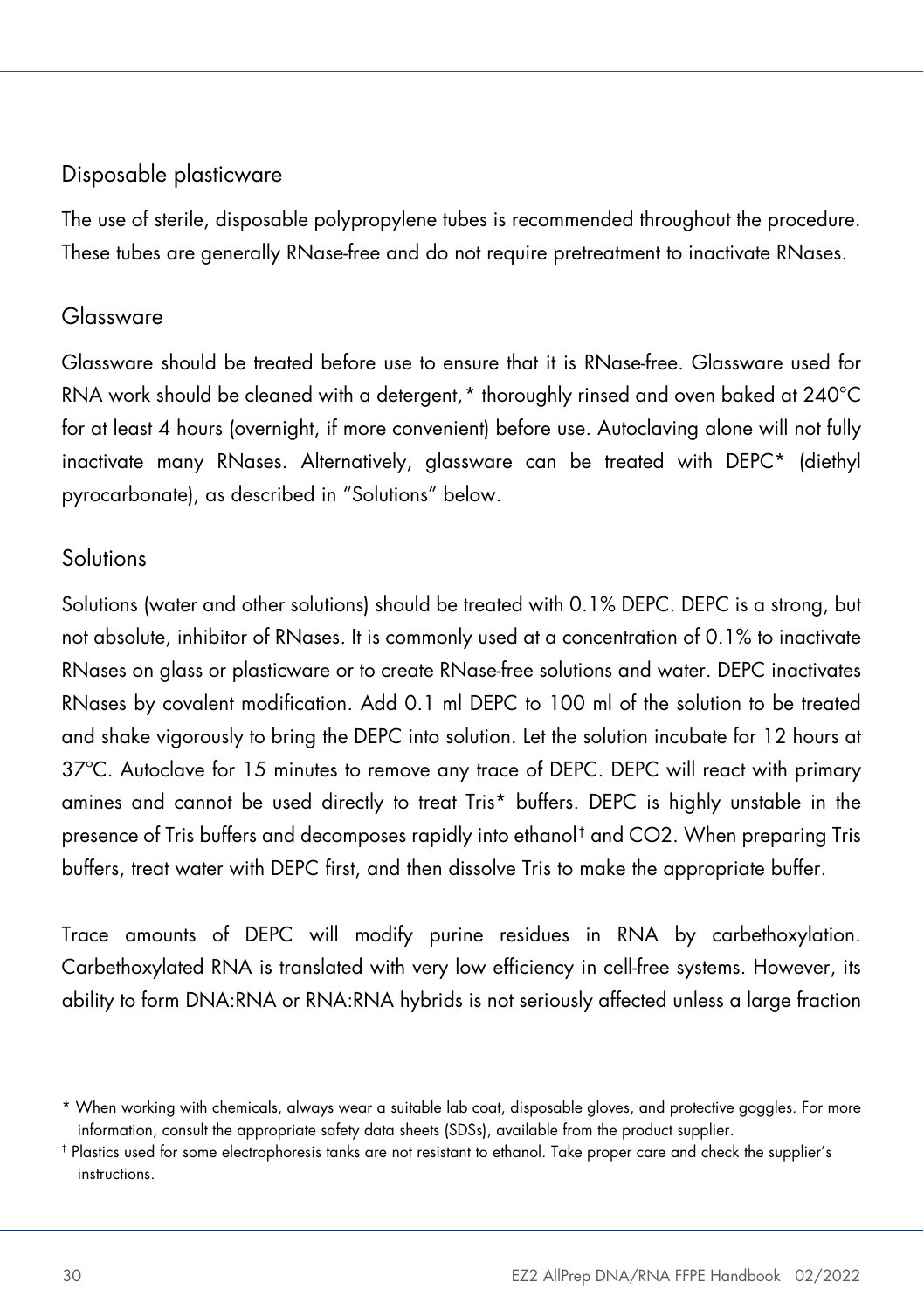of the purine residues has been modified. Residual DEPC must always be eliminated from solutions or vessels by autoclaving or heating to 100°C for 15 minutes.

Note: AllPrep buffers are guaranteed RNase-free without using DEPC treatment and are therefore free of any DEPC contamination.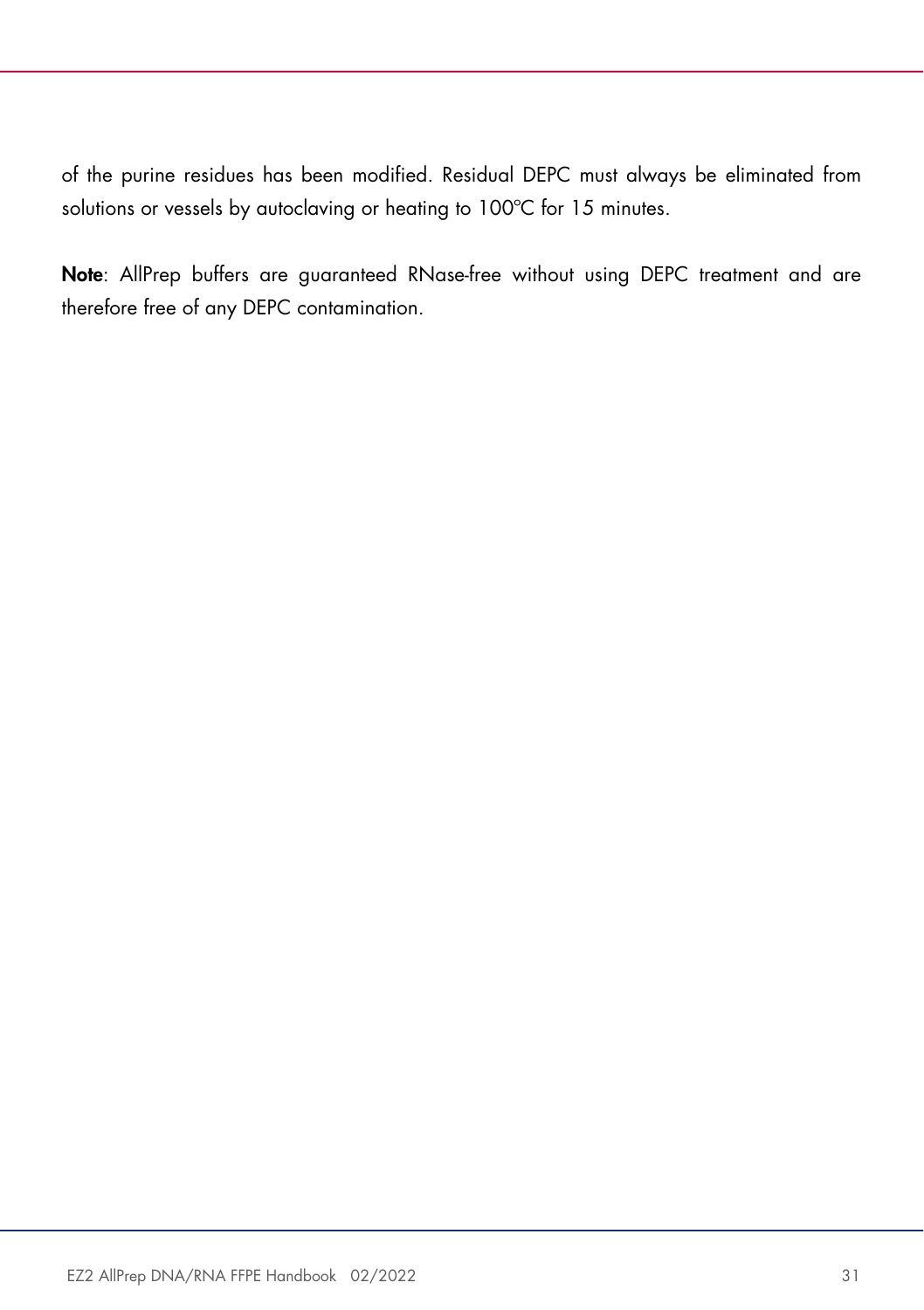# <span id="page-31-0"></span>Appendix B: Storage, Quantification and Determination of Quality of RNA

#### Storage of RNA

Purified RNA may be stored at –30 to –15°C or –90 to –65°C in RNase-free water. Under these conditions, no degradation of RNA is detectable after 1 year.

#### Quantification of RNA

The concentration of RNA can be determined by measuring the absorbance at 260 nm (A260) in a spectrophotometer (see "Spectrophotometric quantification of RNA" below). For small amounts of RNA, however, it may not be possible to accurately determine amounts photometrically. Small amounts of RNA can be quantified using the QIAxcel® Advanced system (www.qiagen.com/QIAxcel) or Agilent® 2100 Bioanalyzer, quantitative RT-PCR, or fluorometric quantification.

#### Spectrophotometric quantification of RNA

To ensure significance, A260 readings should be greater than 0.15. An absorbance of 1 unit at 260 nm corresponds to 44 μg of RNA per ml  $(A_{260}=1 \rightarrow 44 \text{ µg/ml})$ . This relation is valid only for measurements at a neutral pH. Therefore, if it is necessary to dilute the RNA sample, this should be done in a buffer with neutral pH.[\\*](#page-31-1) As discussed below (see "Purity of RNA", page 36), the ratio between the absorbance values at 260 and 280 nm gives an estimate of RNA purity.

When measuring RNA samples, be certain that cuvettes are RNase-free, especially if the RNA is to be recovered after spectrophotometry.

<span id="page-31-1"></span><sup>\*</sup> When working with chemicals, always wear a suitable lab coat, disposable gloves, and protective goggles. For more information, consult the appropriate safety data sheets (SDSs), available from the product supplier.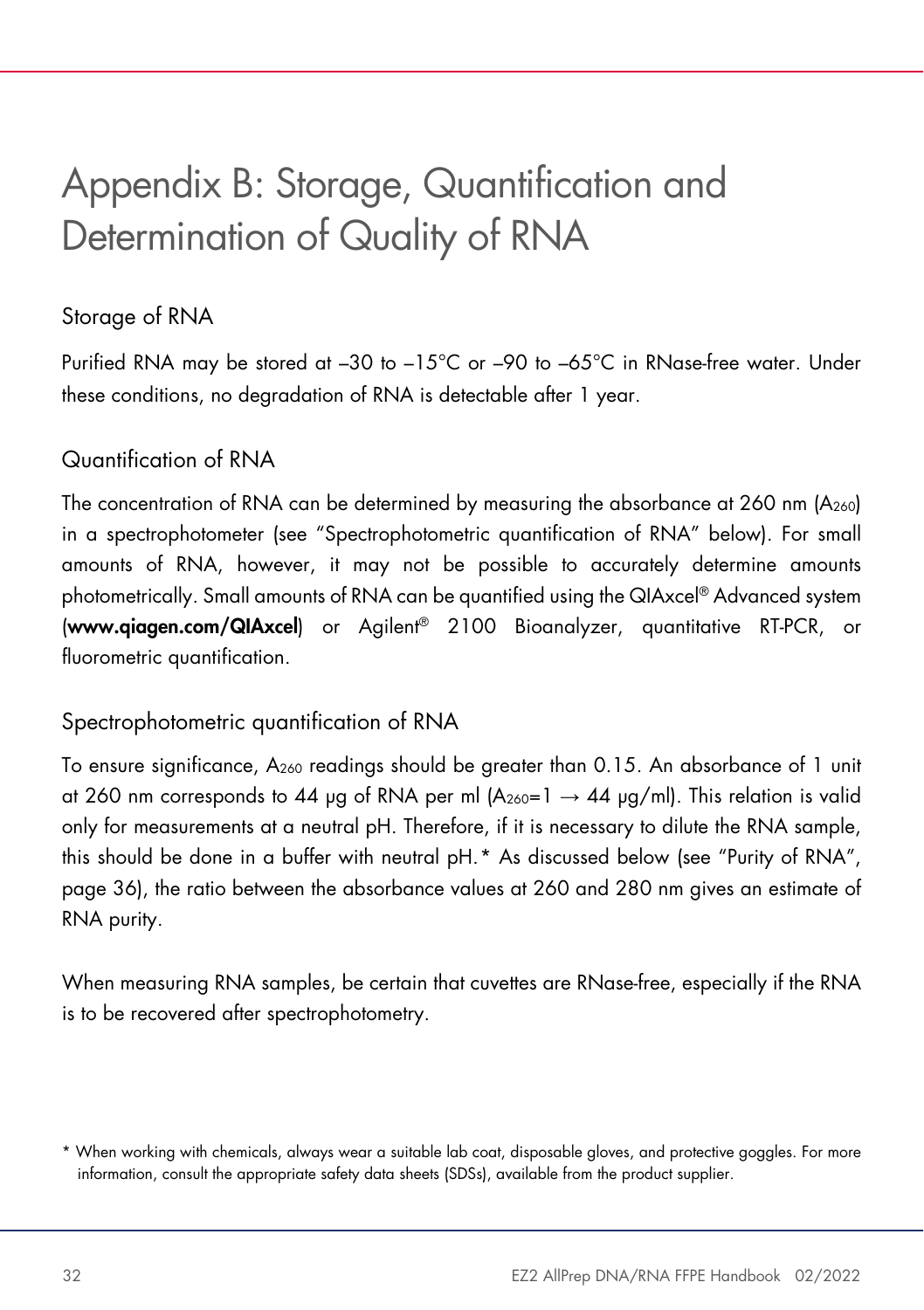This can be accomplished by washing cuvettes with 0.1 M NaOH, 1 mM EDTA,\* followed by washing with RNase-free water (see "Solutions", page 33).

Use the buffer in which the RNA is diluted to zero the spectrophotometer. An example of the calculation involved in RNA quantification is shown below:

| Volume of RNA sample = 100 µl                                       |                                                                                              |
|---------------------------------------------------------------------|----------------------------------------------------------------------------------------------|
|                                                                     | Dilution = 10 µl of RNA sample + 490 µl of 10 mM Tris $\cdot$ Cl, $*$ pH 7.0 (1/50 dilution) |
| Measure absorbance of diluted sample in a 1 ml cuvette (RNase-free) |                                                                                              |
| $A_{260} = 0.2$                                                     |                                                                                              |
| Concentration of RNA sample                                         | $= 44$ µg/ml x A <sub>260</sub> x dilution factor                                            |
|                                                                     | $= 44$ µg/ml x 0.2 x 50                                                                      |
|                                                                     | $= 440$ µg/ml                                                                                |
| Total amount                                                        | $=$ concentration $\times$ volume in milliliters                                             |
|                                                                     | $= 440$ µg/ml x 0.1 ml                                                                       |
|                                                                     | $= 44$ µg of RNA                                                                             |

#### Purity of RNA

The ratio of the readings at 260 nm and 280 nm (A260/A280) provides an estimate of the purity of RNA with respect to contaminants that absorb in the UV spectrum, such as protein. However, the A260/A280 ratio is influenced considerably by pH. Since water is not buffered, the pH and the resulting  $A_{260}/A_{280}$  ratio can vary greatly. Lower pH results in a lower  $A_{260}/A_{280}$  ratio and reduced sensitivity to protein contamination [\(2\)](#page-27-1).

For accurate values, we recommend measuring absorbance in 10 mM Tris·Cl, pH 7.5. Pure RNA has an A260/A280 ratio of 1.9–2.1[†](#page-32-1) in 10 mM Tris·Cl, pH 7.5. Always be sure to calibrate the spectrophotometer with the same solution used for dilution.

<span id="page-32-0"></span><sup>\*</sup> When working with chemicals, always wear a suitable lab coat, disposable gloves, and protective goggles. For more information, consult the appropriate safety data sheets (SDSs), available from the product supplier

<span id="page-32-1"></span><sup>†</sup> Values up to 2.3 are routinely obtained for pure RNA (in 10 mM Tris·Cl, pH 7.5) with some spectrophotometers.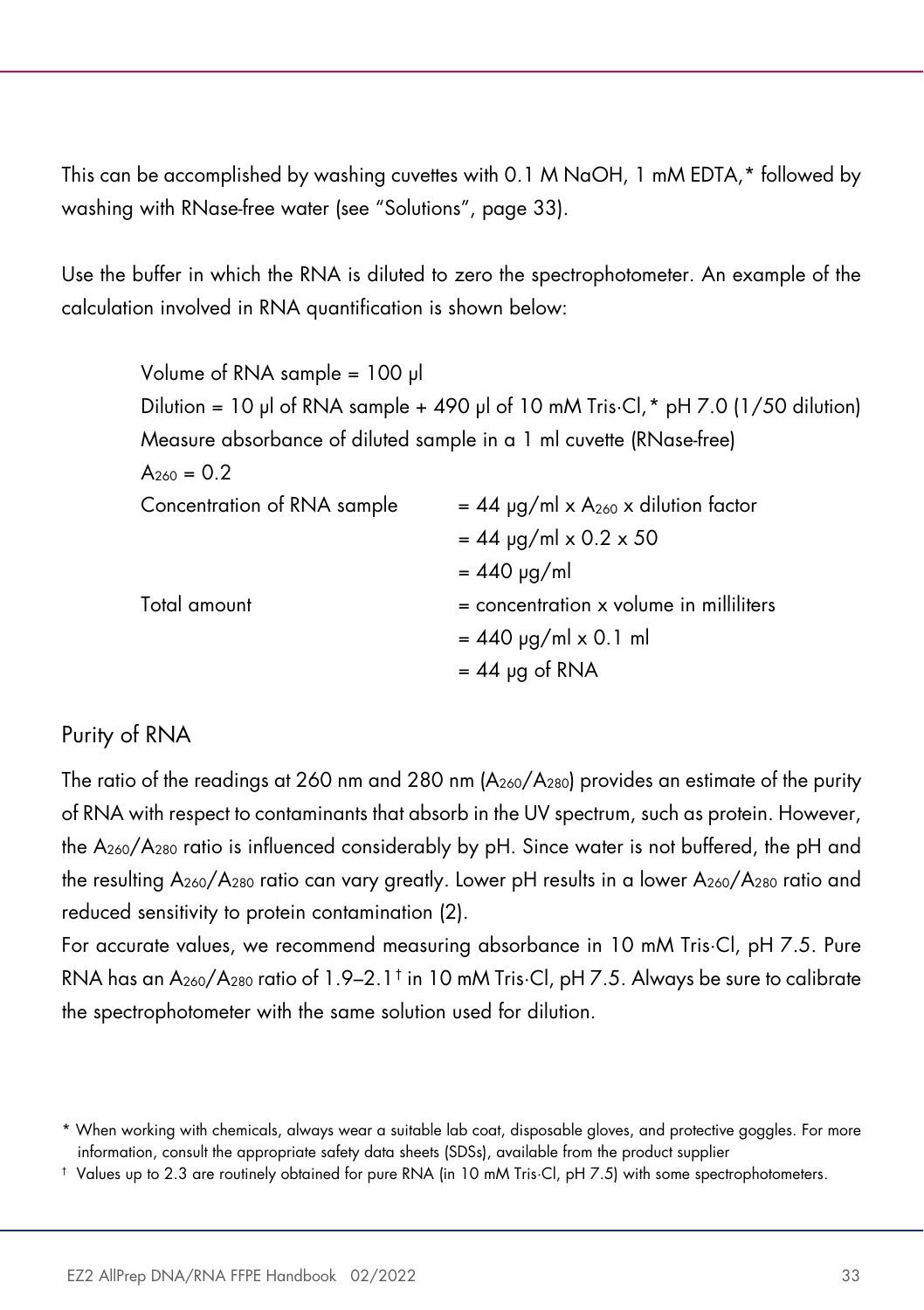For determination of RNA concentration, however, we recommend dilution of the sample in a buffer with neutral pH since the relationship between absorbance and concentration (A260 reading of  $1 = 44 \mu g/ml \text{ RNA}$  is based on an extinction coefficient calculated for RNA at neutral pH (see "Spectrophotometric quantification of RNA", page 35).

#### DNA contamination

No currently available purification method can guarantee that RNA is completely free of DNA, even when it is not visible on an agarose gel. While the EZ2 AllPrep DNA/RNA FFPE procedure will remove the vast majority of cellular DNA, trace amounts may still remain, depending on the amount and nature of the sample.

For analysis of very low abundance targets, any interference by residual DNA contamination can be detected by performing real-time RT-PCR control experiments in which no reverse transcriptase is added prior to the PCR step.

To prevent any interference by DNA in real-time RT-PCR applications, such as with Applied Biosystems® and Rotor-Gene® instruments, we recommend designing primers that anneal at intron splice junctions so that genomic DNA will not be amplified. QuantiTect Primer Assays from QIAGEN are designed for SYBR® Green-based real-time RT-PCR analysis of RNA sequences (without detection of genomic DNA) where possible (see www.qiagen.com/GeneGlobe). For real-time RT-PCR assays where amplification of genomic DNA cannot be avoided, the QuantiTect Reverse Transcription Kit provides fast cDNA synthesis with integrated removal of genomic DNA contamination (cat. no. 205311).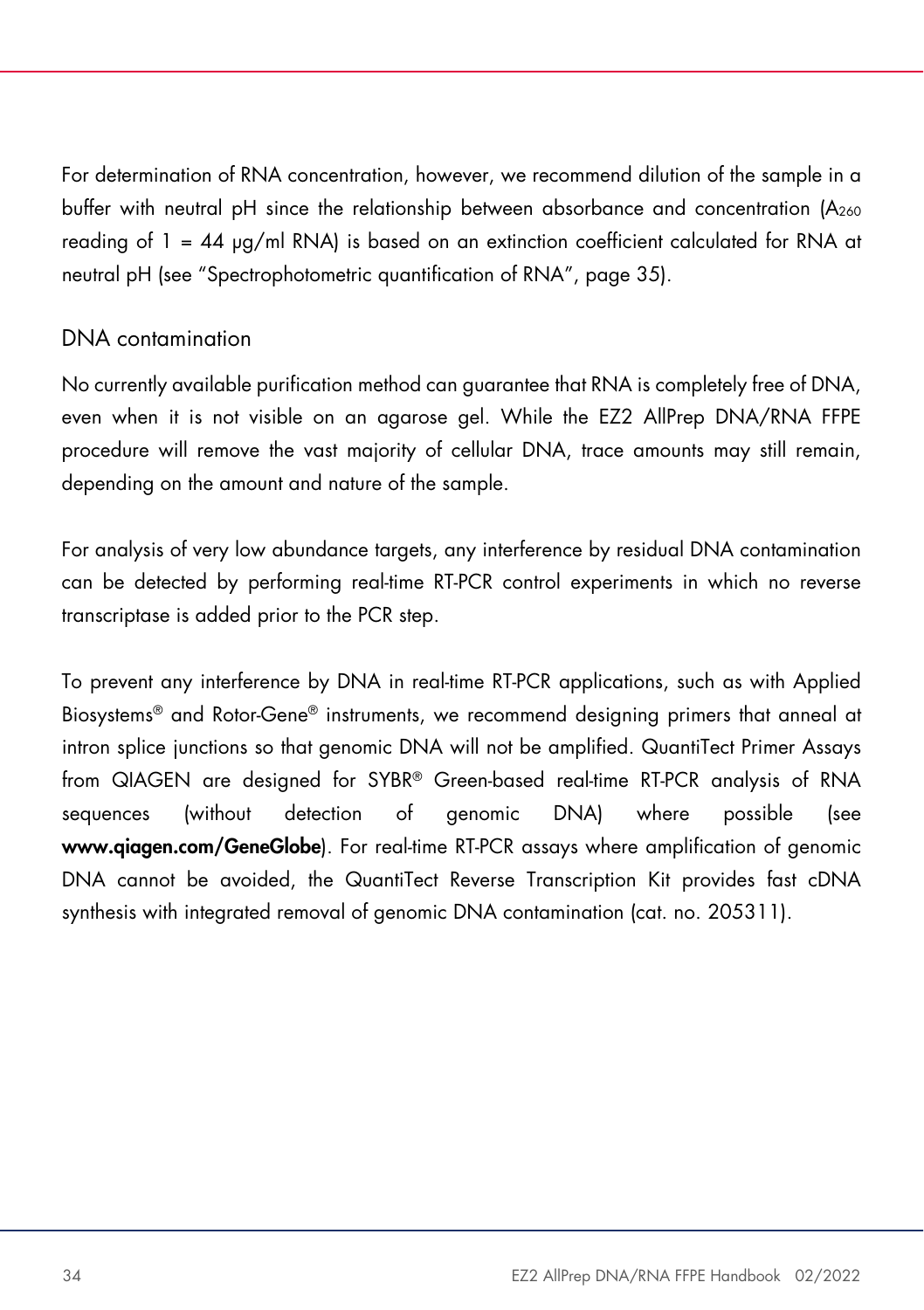#### Integrity of RNA

The integrity and size distribution of total RNA purified with the EZ2 AllPrep DNA/RNA FFPE Kit can be checked by denaturing agarose gel electrophoresis and ethidium bromide staining[\\*](#page-34-0) or by using the QIAxcel Advanced system or Agilent 2100 Bioanalyzer. For intact RNA, the respective ribosomal RNAs should appear as sharp bands or peaks. The apparent ratio of 28S rRNA to 18S rRNA should be approximately 2:1. However, due to effects of formalin fixation, embedding, and storage, RNA from FFPE specimens will usually show varying degrees of degradation. In some cases, there may be no discernible rRNA peaks left.

<span id="page-34-0"></span><sup>\*</sup> When working with chemicals, always wear a suitable lab coat, disposable gloves and protective goggles. For more information, consult the appropriate safety data sheets (SDSs), available from the product supplier.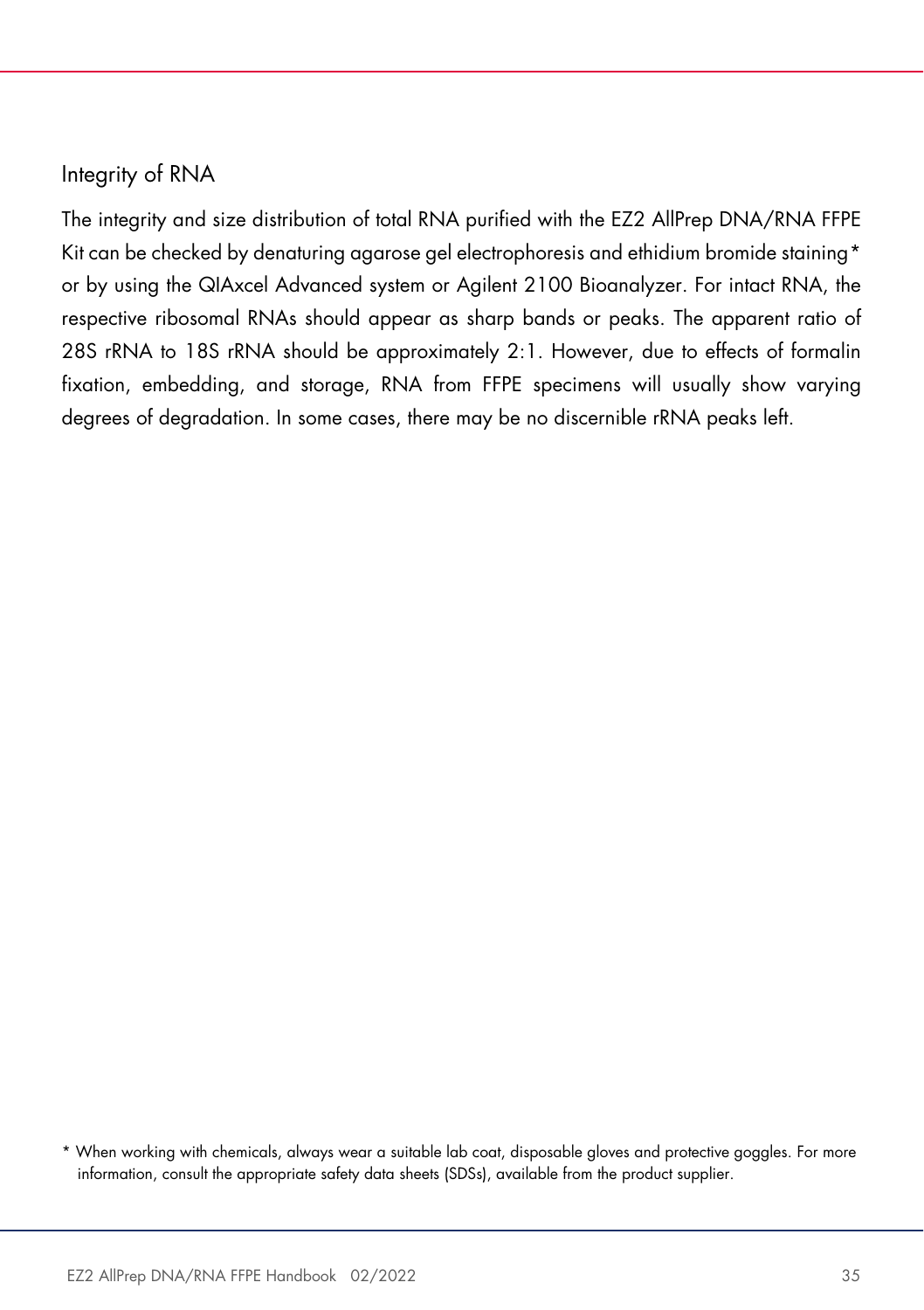# <span id="page-35-0"></span>Appendix C: Storage, Quantification, and Determination of Quality of Genomic DNA

#### Storage of DNA

For long-term storage, purified DNA in Buffer ATE can be stored at to –30 to –15°C. Avoid any contamination, as this may lead to DNA degradation. We recommend storing samples in aliquots to avoid repeated freezing and thawing.

#### Quantification of DNA

The concentration of DNA can be determined by measuring the absorbance at 260 nm  $(A_{260})$ in a spectrophotometer (see "Spectrophotometric quantification of DNA" below). For small amounts of DNA, however, it may not be possible to accurately determine amounts photometrically. Small amounts of DNA can be quantified using quantitative, real-time PCR, or fluorometric quantification.

#### Spectrophotometric quantification of DNA

DNA concentration can be determined by measuring the absorbance at 260 nm  $(A_{260})$  in a spectrophotometer using a quartz cuvette. For greatest accuracy, readings should be between 0.1 and 1.0. Using a standard 1 cm path length, an absorbance of 1 unit at 260 nm corresponds to 50 µg genomic DNA per ml  $(A_{260} = 1 \rightarrow 50 \text{ µg/ml})$ . This relation is valid only for measurements made at neutral pH. Therefore, samples should be diluted in a low-salt buffer with neutral pH (e.g., Tris·Cl, pH 7.0)[\\*.](#page-35-1) Use the buffer in which the DNA is diluted to zero the spectrophotometer. An example of the calculation involved in DNA quantification is shown as follows:

<span id="page-35-1"></span><sup>\*</sup> When working with chemicals, always wear a suitable lab coat, disposable gloves and protective goggles. For more information, consult the appropriate safety data sheets (SDSs), available from the product supplier.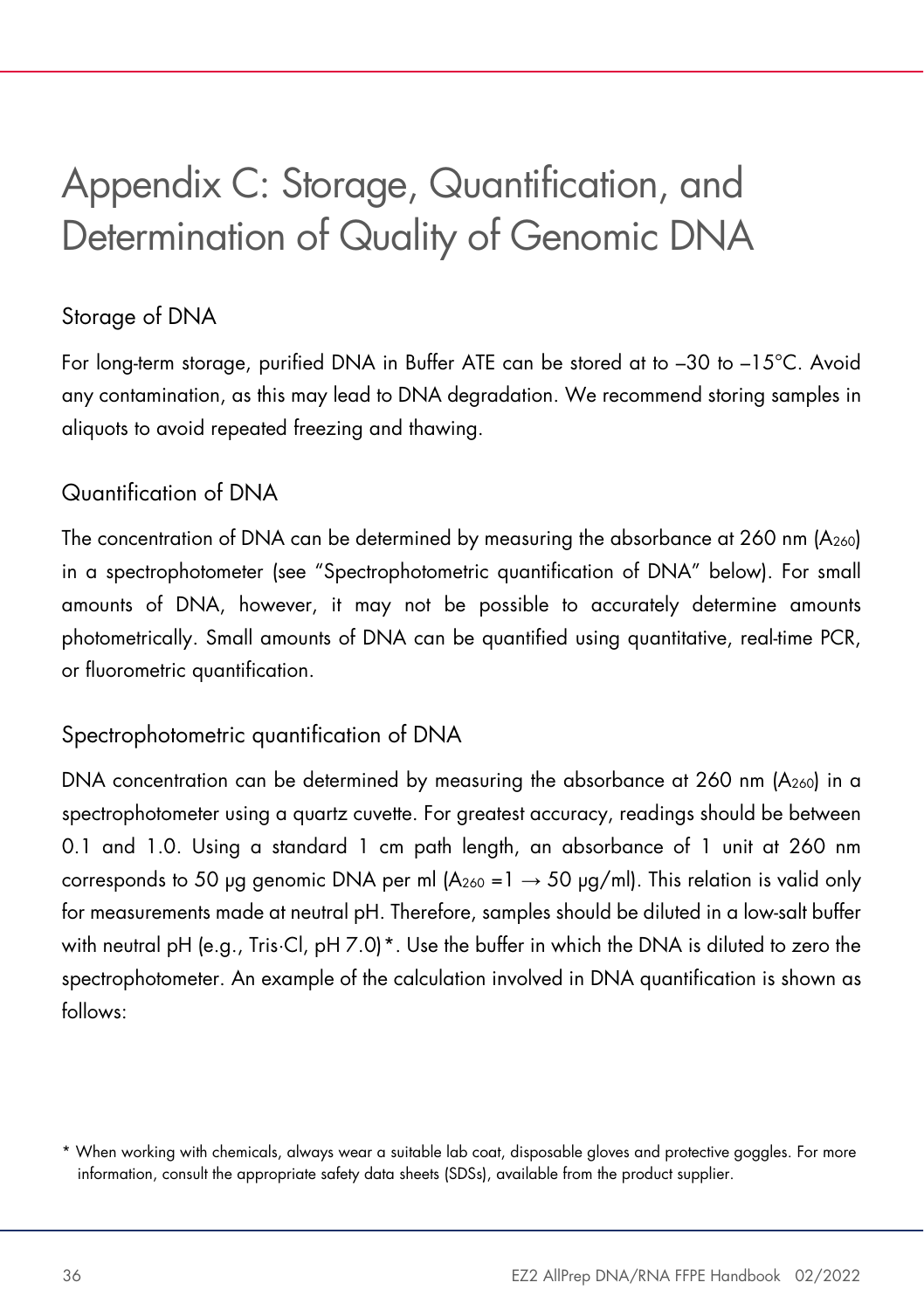Volume of DNA sample = 100 μl Dilution = 20 μl of DNA sample + 180 μl of buffer  $(1/10$  dilution) Measure absorbance of diluted sample in a 0.2 ml cuvette  $A_{260} = 0.2$ Concentration of DNA sample  $= 50 \mu g/ml \times A_{260} \times$  dilution factor  $= 50 \mu g/ml \times 0.2 \times 10$  $= 100$  μg/ml  $Total amount = concentration \times volume of sample in$ milliliters  $= 100$  μg/ml x 0.1 ml  $= 10 \mu$ g of DNA

RNA concentration can also be determined by measuring the absorbance at 260 nm. If the eluate contains both DNA and RNA, a fluorometer must be used to quantify the DNA.

#### Determination of DNA purity

The ratio of the readings at 260 nm and 280 nm (A260/A280) provides an estimate of DNA purity with respect to contaminants that absorb UV light, such as protein. The A260/A280 ratio is influenced considerably by pH. Since water is not buffered, the pH and the resulting A260/A280 ratio can vary greatly. Lower pH results in a lower A260/A280 ratio and reduced sensitivity to protein contamination [\(2\).](#page-27-1) For accurate A260/A280 values, we recommend measuring absorbance in a slightly alkaline buffer (e.g., 10 mM Tris·Cl, pH 7.5). Make sure to zero the spectrophotometer with the appropriate buffer.

Pure DNA has an A260/A280 ratio of 1.7–1.9. Scanning the absorbance from 220–320 nm will show whether there are contaminants affecting absorbance at 260 nm. Absorbance scans should show a peak at 260 nm and an overall smooth shape.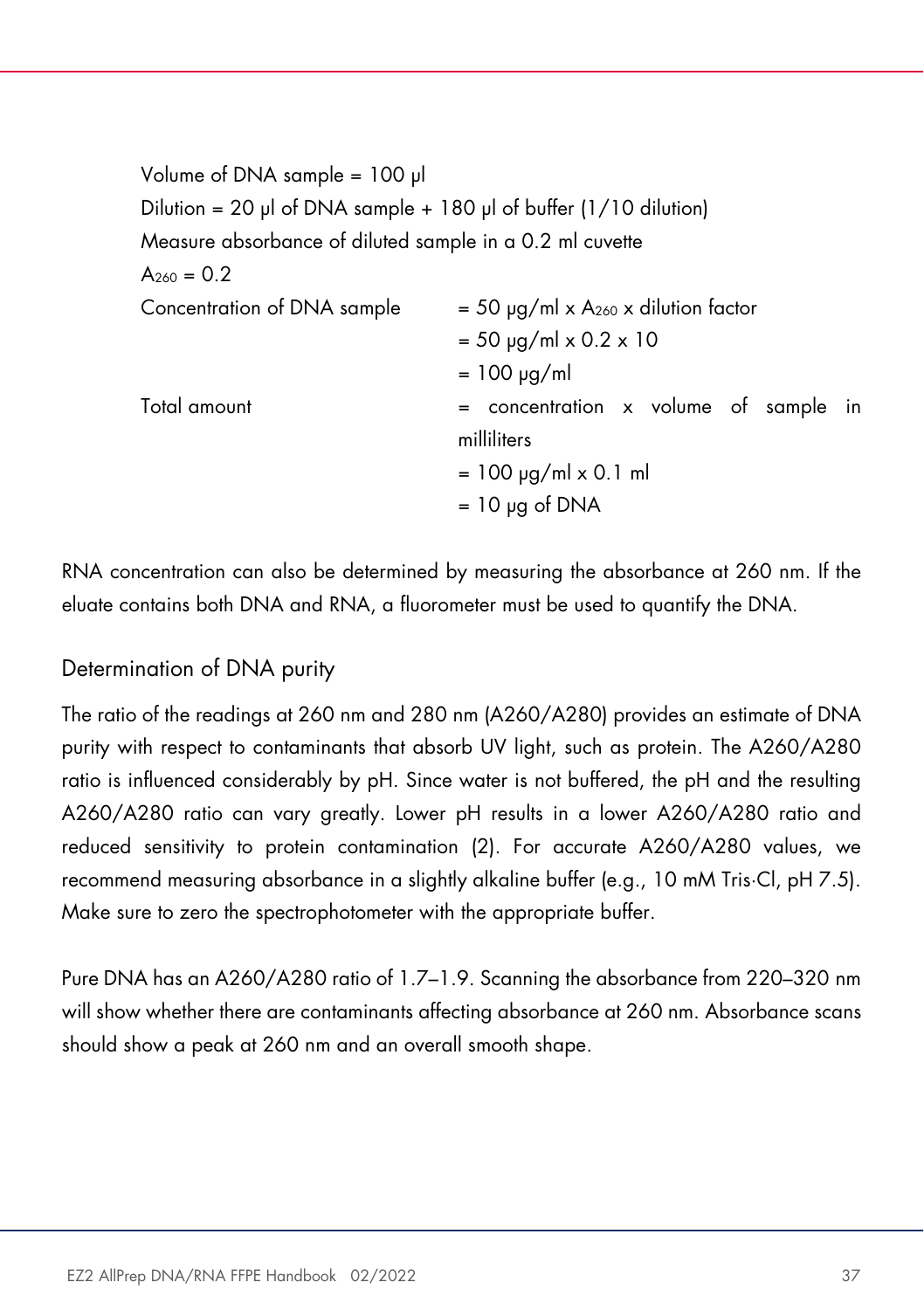#### Determination of DNA length

The precise length of genomic DNA can be determined by pulsed-field gel electrophoresis (PFGE) through an agarose gel. The DNA should be concentrated by alcohol[\\*](#page-37-0) precipitation and reconstituted by gentle agitation in approximately 30 μl TE buffer, pH 8.0,\* for at least 30 minutes at 60ºC. Avoid drying the DNA pellet for more than 10 minutes at room temperature (15–25ºC), since over-dried genomic DNA is very difficult to redissolve. Load 3−5 μg of DNA per well. Standard PFGE conditions are as follows:

- 1% agarose\* gel in 0.5x TBE electrophoresis buffer\*
- $\bullet$  Switch intervals = 5-40 s
- $Run time = 17 h$
- Voltage = 170 V

<span id="page-37-0"></span>\* When working with chemicals, always wear a suitable lab coat, disposable gloves, and protective goggles. For more information, consult the appropriate safety data sheets (SDSs), available from the product supplier.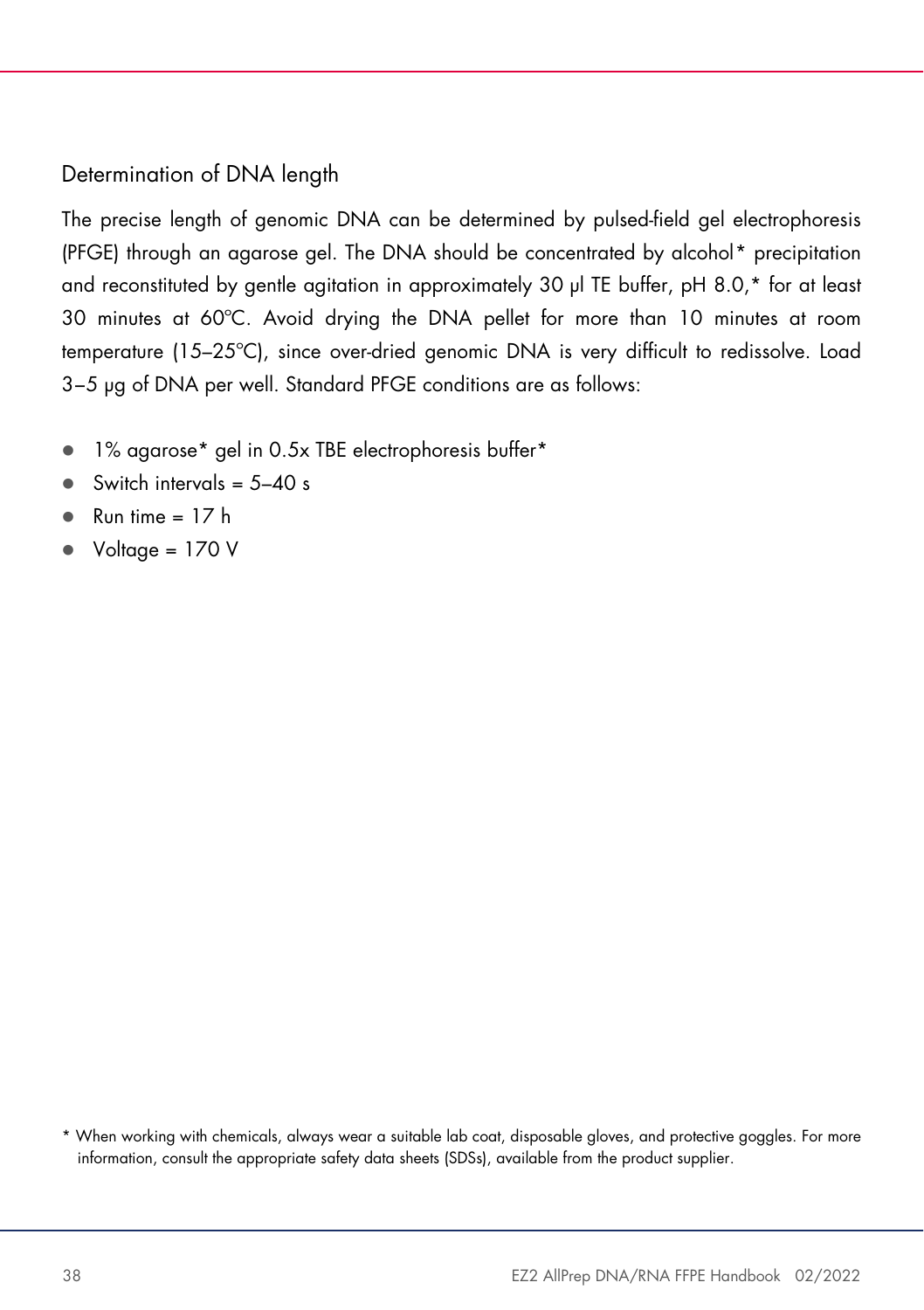# <span id="page-38-0"></span>Ordering Information

| Product                                | <b>Contents</b>                                                                                                                                                                             | Cat. no. |
|----------------------------------------|---------------------------------------------------------------------------------------------------------------------------------------------------------------------------------------------|----------|
| EZ2 AllPrep DNA/RNA FFPE Kit<br>(48)   | For 48 preps: Paraffin Removal<br>Solution, EZ2 AllPrep DNA/RNA FFPE<br>cartridge, Filter Tips and Holders,<br>Tubes, Proteinase K, DNase I, RNase-<br>free Water, and Buffers              | 954734   |
| EZ <sub>2</sub> Connect                | Benchtop instrument for automated<br>isolation of nucleic acids from up to 24<br>samples in parallel, using sealed<br>prefilled cartridges; includes 1-year<br>warranty on parts and labor. | 9003210  |
| <b>Accessories and Reagents</b>        |                                                                                                                                                                                             |          |
| QIAGEN Proteinase K (2 ml)             | 2 ml (>600 mAU/ml, solution)                                                                                                                                                                | 19131    |
| Filter Tips and Holders, EZ1&2<br>(50) | 50 Disposable Filter-Tips, 50<br>Disposable Tip Holders; additional tips<br>and holders for use with EZ1&2 Kits                                                                             | 994900   |

For up-to-date licensing information and product-specific disclaimers, see the respective QIAGEN kit handbook or user manual. QIAGEN kit handbooks and user manuals are available at www.qiagen.com or can be requested from QIAGEN Technical Services or your local distributor.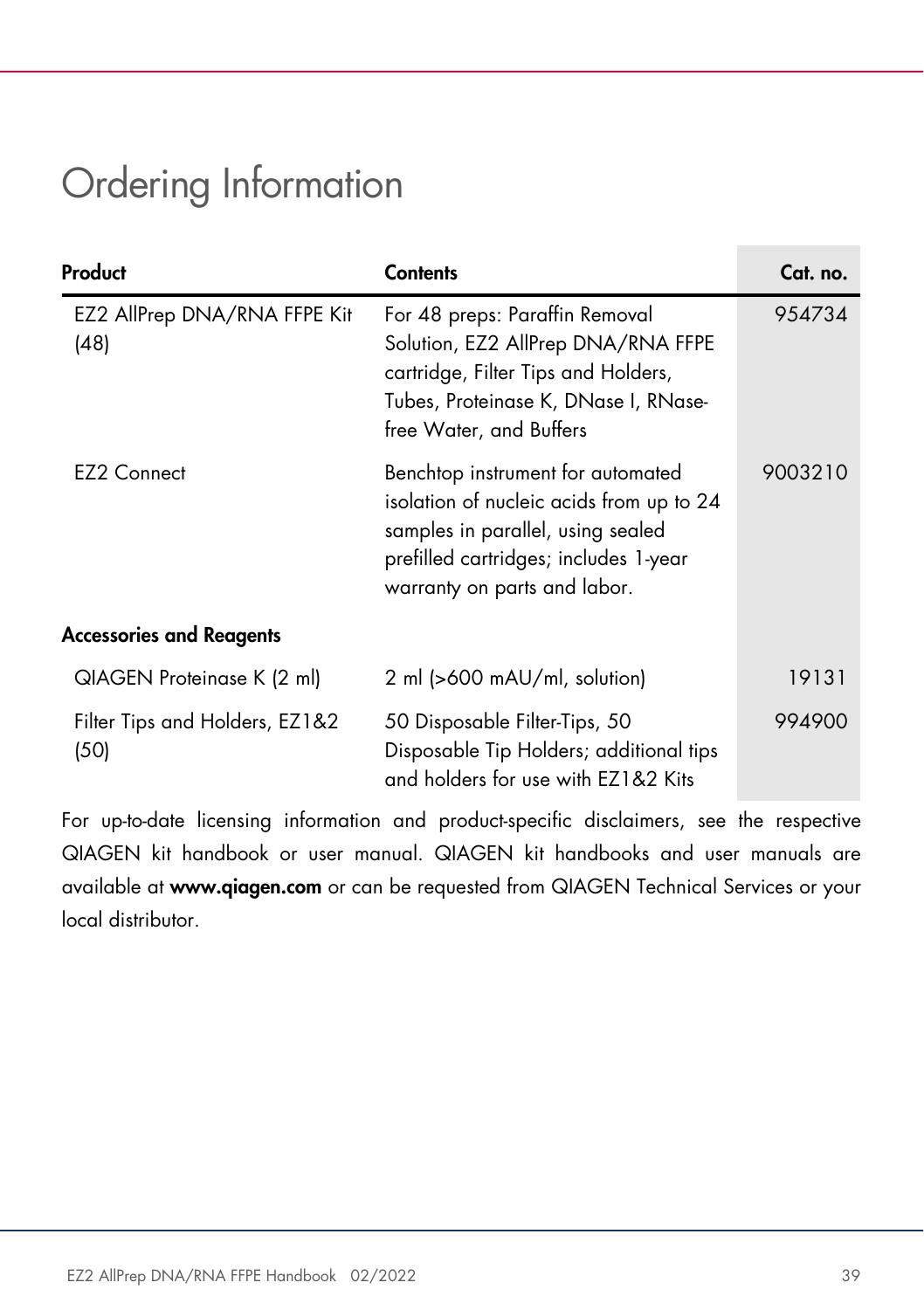## <span id="page-39-0"></span>Document Revision History

| <b>Date</b> | Changes          |
|-------------|------------------|
| 02/2022     | Initial revision |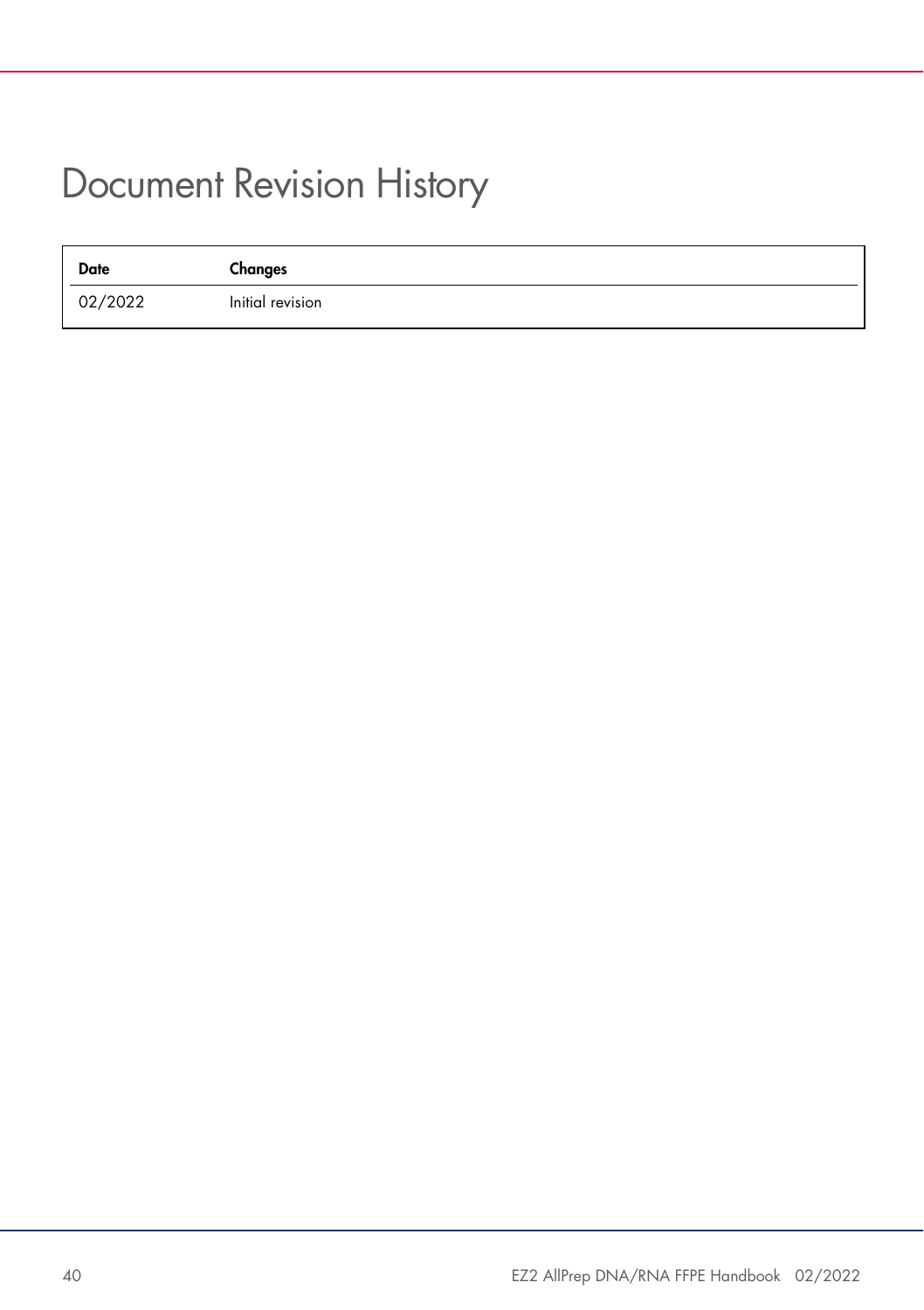**Notes**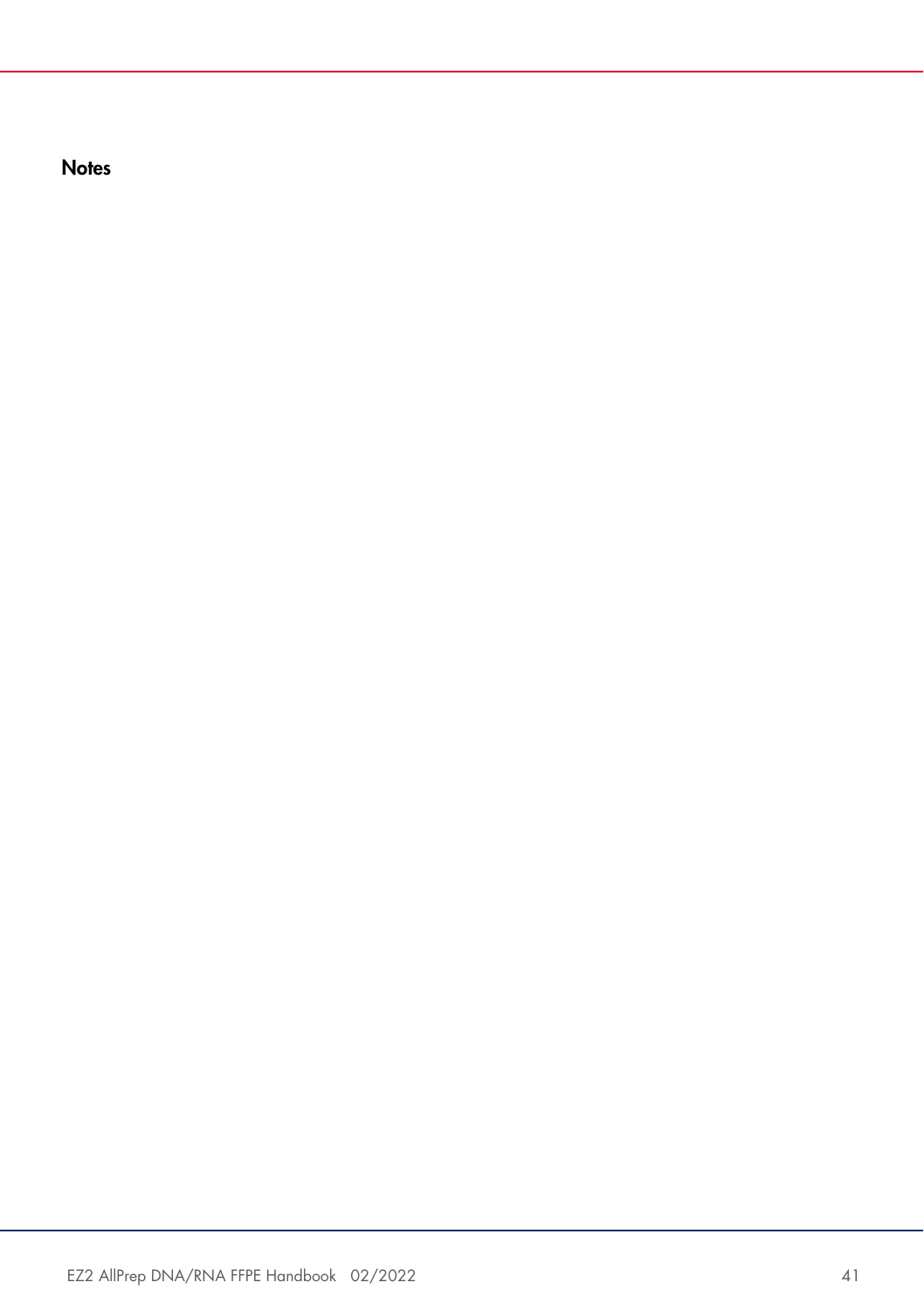**Notes**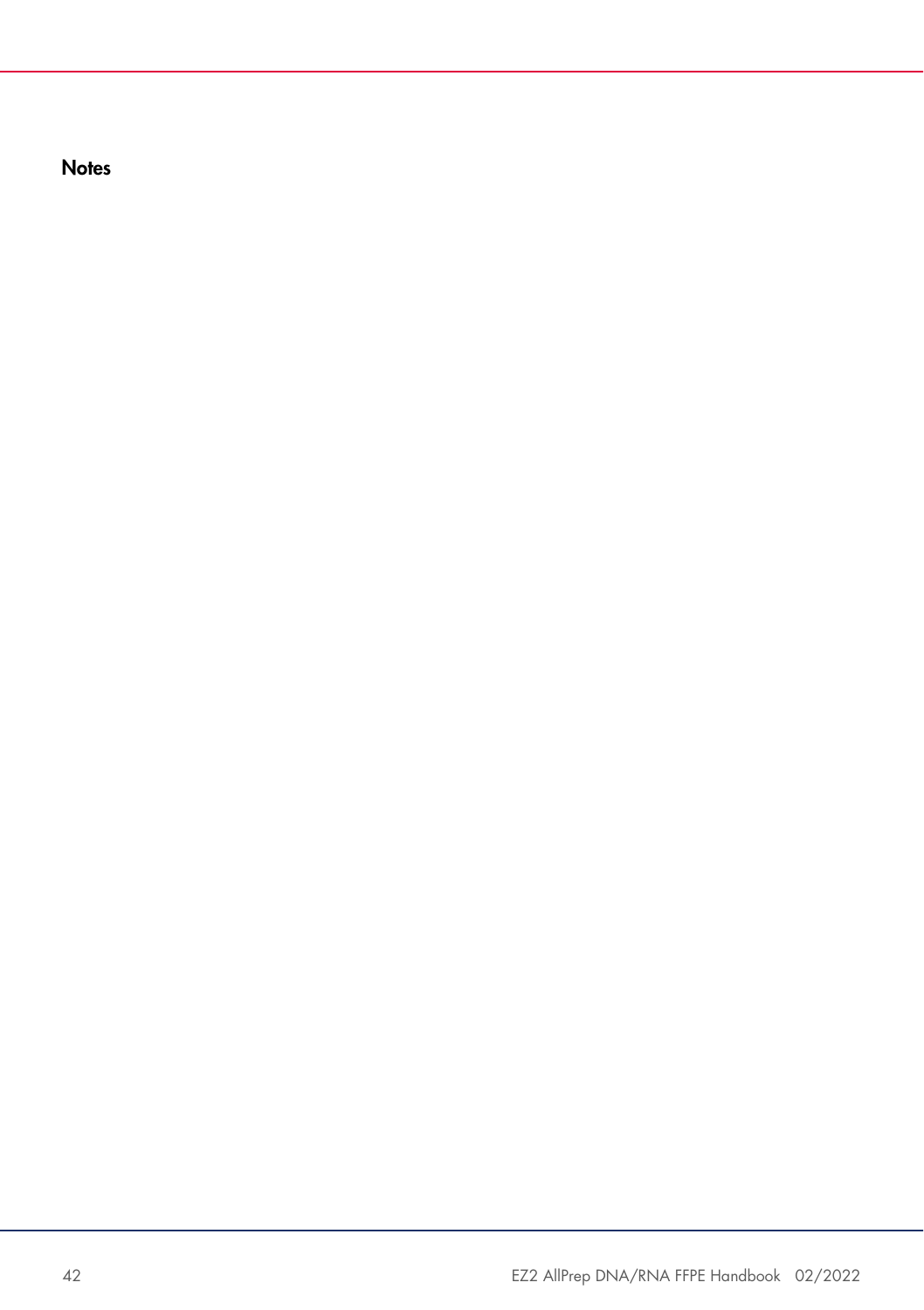#### Limited License Agreement for EZ2 AllPrep DNA/RNA FFPE Kit

Use of this product signifies the agreement of any purchaser or user of the product to the following terms:

- 1. The product may be used solely in accordance with the protocols provided with the product and this handbook and for use with components contained in the kit only. QIAGEN grants no license under any of its intellectual property to use or incorporate the enclosed components of this kit with any components not included within this kit except as described in the protocols provided with the product, this handbook, and additional protocols available at www.qiagen.com. Some of these additional protocols have been provided by QIAGEN users for QIAGEN users. These protocols have not been thoroughly tested or optimized by QIAGEN. QIAGEN neither guarantees them nor warrants that they do not infringe the rights of third-parties.
- 2. Other than expressly stated licenses, QIAGEN makes no warranty that this kit and/or its use(s) do not infringe the rights of third-parties.
- 3. This kit and its components are licensed for one-time use and may not be reused, refurbished, or resold.
- 4. QIAGEN specifically disclaims any other licenses, expressed or implied other than those expressly stated.
- 5. The purchaser and user of the kit agree not to take or permit anyone else to take any steps that could lead to or facilitate any acts prohibited above. QIAGEN may enforce the prohibitions of this Limited License Agreement in any Court, and shall recover all its investigative and Court costs, including attorney fees, in any action to enforce this Limited License Agreement or any of its intellectual property rights relating to the kit and/or its components.

For updated license terms, see www.qiagen.com.

Trademarks: QIAGEN®, Sample to Insight®, QIAsphere®, QIAxcel®, EZ2®, Rotor-Gene® (QIAGEN Group); Agilent® (Agilent Technologies, Inc.); Eppendorf®, Thermomixer® (Eppendorf AG); Sarstedt® (Sarstedt AG and Co.); Applied Biosystems®, SYBR® (Thermo Fisher Scientific or its subsidiaries). Registered names, trademarks, etc. used in this document, even when not specifically marked as such, are not to be considered unprotected by law.

02/2022 HB-2946-001 © 2022 QIAGEN, all rights reserved.